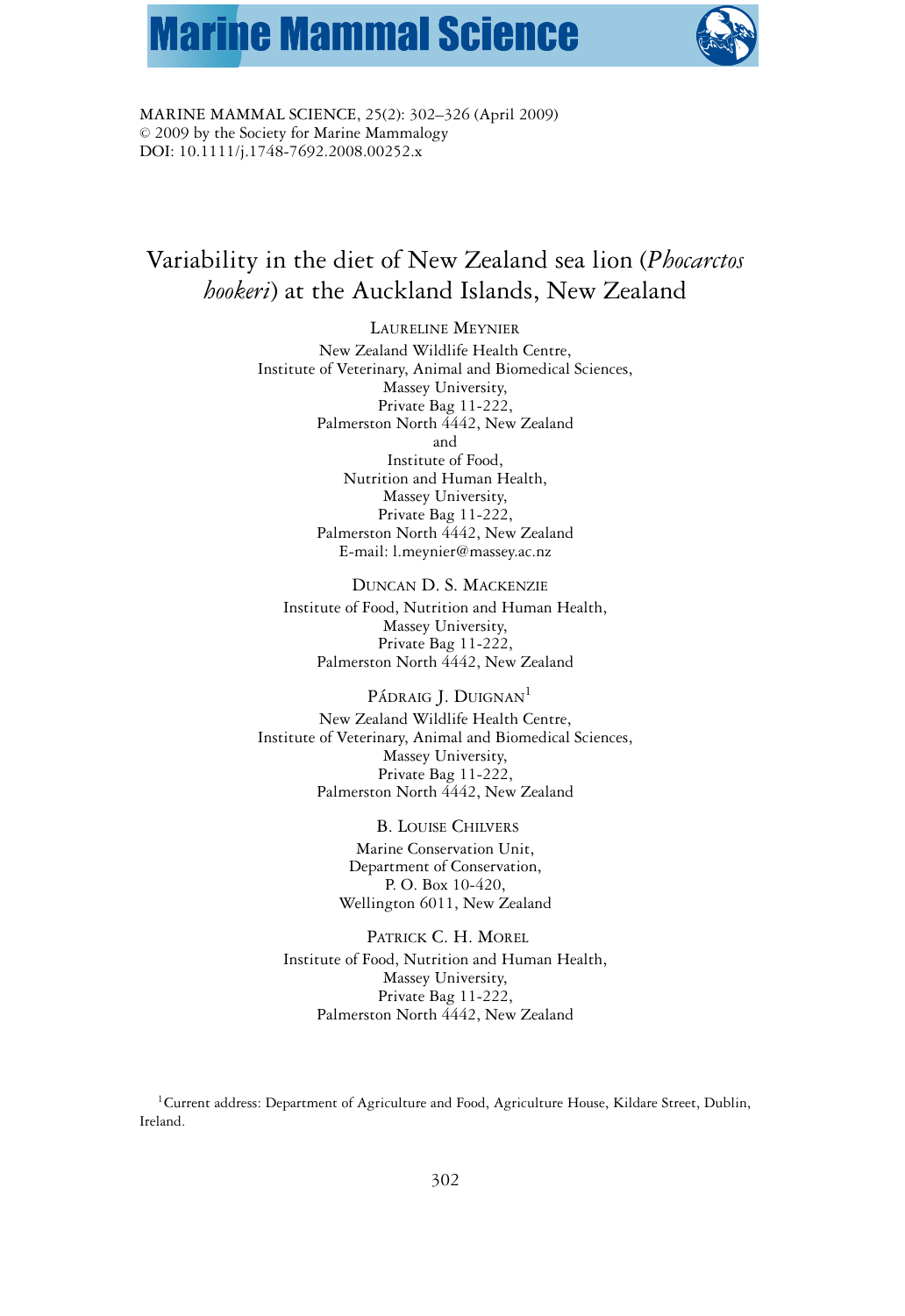#### ABSTRACT

We examined the stomach contents of 121 New Zealand (NZ) sea lions (*Phocarctos hookeri*) caught by the squid fishery during the summer/autumn 1997–2006 around the Auckland Islands (51◦S, 166◦E). Dietary variation was assessed among juveniles, lactating females, nonlactating females and males, and between areas on the Auckland Islands shelf. The digested fraction of the contents consisted mostly of opalfish (*Hemerocoetes* spp.) (50.1% by number [*N*], 4.7% by mass [*M*]), rattail (*Coelorinchus* spp.) (12.0% *N*, 2.4% *M*), arrow squid (*Nototodarus sloani*) (14.1% *N*, 17.9% *M*), octopus (*Enteroctopus zealandicus*) (2.1% *N*, 27.8% *M*), and red cod (*Pseudophycis bachus*) (3.8% *N*, 4.3% *M*). Opalfish was found in greater proportions in the stomachs of females (lactating: 58.1% *N*, nonlactating: 62.4% *N*) and juveniles (56.9% *N*) than males (14.5% *N*). Juveniles caught smaller opalfish and rattail than adults did. Over all classes, sea lions ate larger prey in the east than in the north of the Auckland Islands shelf. The common prey—arrow squid and rattail—constitute an abundant resource at the edges of the Auckland Islands shelf, where lactating NZ sea lions forage. Although these key areas are far from the rookeries and impacted by the squid fishery, they may provide the only reliable resource able to support the cost of benthic foraging behavior in the deepest diver of all otariids.

Key words: diet, New Zealand sea lion, *Phocarctos hookeri*, feeding ecology, dietary variation, digested fraction.

The New Zealand (NZ) sea lion (*Phocarctos hookeri*) is one of the world's rarest and most highly localized pinnipeds, classified as "Threatened" under the NZ threatened classification system, and the NZ Marine Mammals Protection Act 1978 (Hitchmough 2002). The population size is estimated to be between 10,000 and 13,000 animals (Campbell *et al*. 2006) and has undergone a decline in pup production in the recent years (Chilvers *et al*. 2007). In addition to its low abundance, NZ sea lions have a restricted breeding range with 86% of the pup production at the Auckland Islands (51◦S, 166◦E; Campbell *et al*. 2006, Chilvers *et al*. 2007). In the past 8 yr, this species has been affected by three disease epidemics, which resulted in the mortality of half the pups born in 1998, and about a third of the pups in both 2002 and 2003 (Wilkinson *et al.* 2006). These events highlight the vulnerability of this restricted population, and they are still impacting on the recruitment of mature females (Chilvers *et al*. 2007).

Concern arose during the past decade over the interactions between NZ sea lions and the arrow squid (*Nototodarus sloani*) trawl fishery. This fishery operates on the Auckland Islands shelf between February and May each year (Gales 1995), which corresponds to the first months of the sea lion lactation period. Early observations of the NZ sea lion's feeding habits suggested that squid comprised a significant part of its diet (Cawthorn *et al*. 1985), leading to potential captures (bycatch) of sea lions in squid trawl nets. Since 1988, government observers have been placed on approximately 20% of the squid fleet every year (Wilkinson *et al*. 2003). The total number of bycaught sea lions is estimated by extrapolation of the number reported by the observers up to the entire fleet. It was calculated that up to 140 NZ sea lions were caught each year in fishing nets (Wilkinson *et al.* 2003; Baird 2005*a*, *b*).

Management efforts to date have focused on direct interactions, *i.e.*, bycatch, but not on the possible resource competition between the fishery and NZ sea lions. Knowledge of feeding habits of the NZ sea lion is essential to determine its trophic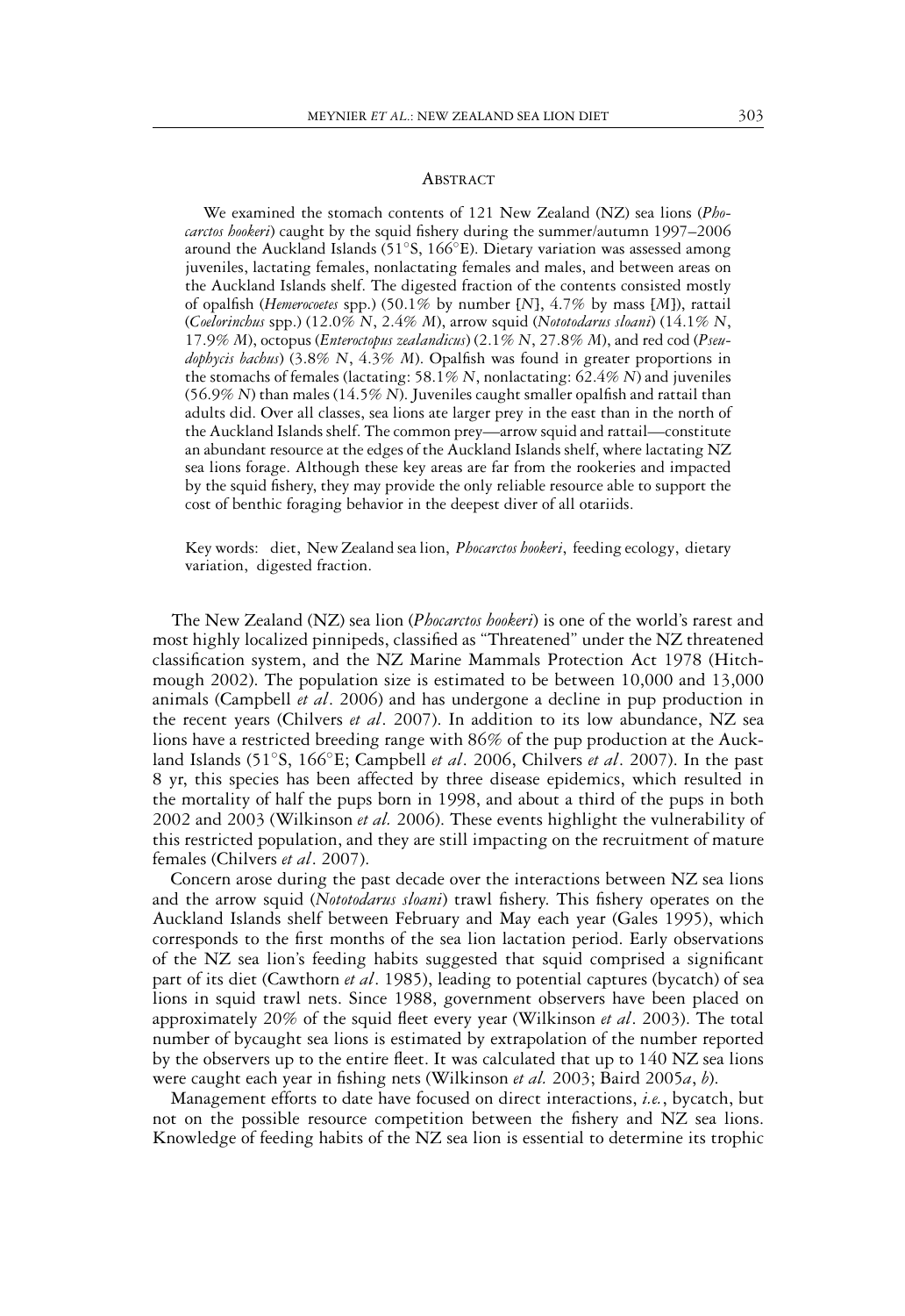interaction with fisheries, and its role in the Auckland Islands ecosystem. To date, only Childerhouse *et al.* (2001) have investigated the diet of sea lions at the Auckland Islands from the analyses of feces and regurgitates between 1994 and 1997. Two other diet studies from scat samples were carried out at sites visited by male NZ sea lions, Macquarie Island (54.5◦S, 159◦E, McMahon *et al.* 1999) and Otago Peninsula (South Island NZ, Lalas 1997). In these three locations, sea lions fed on a wide variety of prey, mainly fish species. However, scat analyses are known to be subject to biases such as differential retention/erosion rates of hard remains (Jobling and Breiby 1986; Jobling 1987; Harvey 1989; Tollit *et al*. 1997; Bowen 2000; Staniland 2002). Stomach analyses are hampered by biases similar to scat analyses, but to a lesser extent, as hard remains do not pass through the whole intestine. Moreover, the contents of each stomach can be directly related to the sex, age, and reproductive status of the animal.

In this study, the diet of the NZ sea lion was assessed by analyzing the stomach contents of animals bycaught between 1997 and 2006 by the squid trawl fishery. The data collected provided the first quantification by percentage mass of the diet of NZ sea lions. We also provide information on variation among age and sex classes, and between different locations on the Auckland Islands shelf.

#### MATERIAL AND METHODS

#### *Sample Collection*

Since 1997, NZ sea lions caught by the squid fishery operating off the Auckland Islands (Fig. 1) have been frozen and sent to Massey University for necropsy. The whole stomach was removed, and stored in a freezer at  $-20\degree$ C until further analysis. The sex/maturity status (immature [Im], lactating female [LF], nonlactating female [NLF] and male [Ma]) was recorded for each individual. Females without development of the mammary gland, and in the absence of *corpus luteum* or *corpus albicans* in the ovaries, were categorized as immature (Duignan *et al.* 2003). The maturity of the males was determined by histological examination of the testes: immature males had a lack of lumen in their seminiferous tubules, a high proportion of interstitial cells, and no spermatids or spermatozoa (Duignan *et al.* 2003). Immature females and males were pooled. Age of the animals was estimated using incremental growth layers in the dentine of canine teeth (Duignan *et al.* 2003). The average body mass of Im, LF, NLF, and Ma was calculated as it influences dive duration (Costa 1993), and thus may help understanding feeding behavior.

#### *Stomach Analysis*

Following storage, stomach contents were thawed and washed through a 0.25-mm mesh sieve. Prey remains consisted mainly of whole or partially digested fish and squid, fish otoliths and bones, cephalopod beaks and eye lenses. Whole prey were identified by their morphologic traits using published guides (Paulin *et al*. 1989 for fish, Nesis 1987 for cephalopods) by technicians of the National Institute of Water and Atmospheric research (NIWA), Wellington, NZ. Fish otoliths, diagnostic bones (dentaries, premaxillaries, maxillaries, posttemporals, and hyomandibulars) and cephalopod beaks were identified using a reference collection held at Massey University and published guides (Clarke 1986; Smale *et al*. 1995). Within the same genus, some otoliths and beaks show no or little specific difference. In such cases, the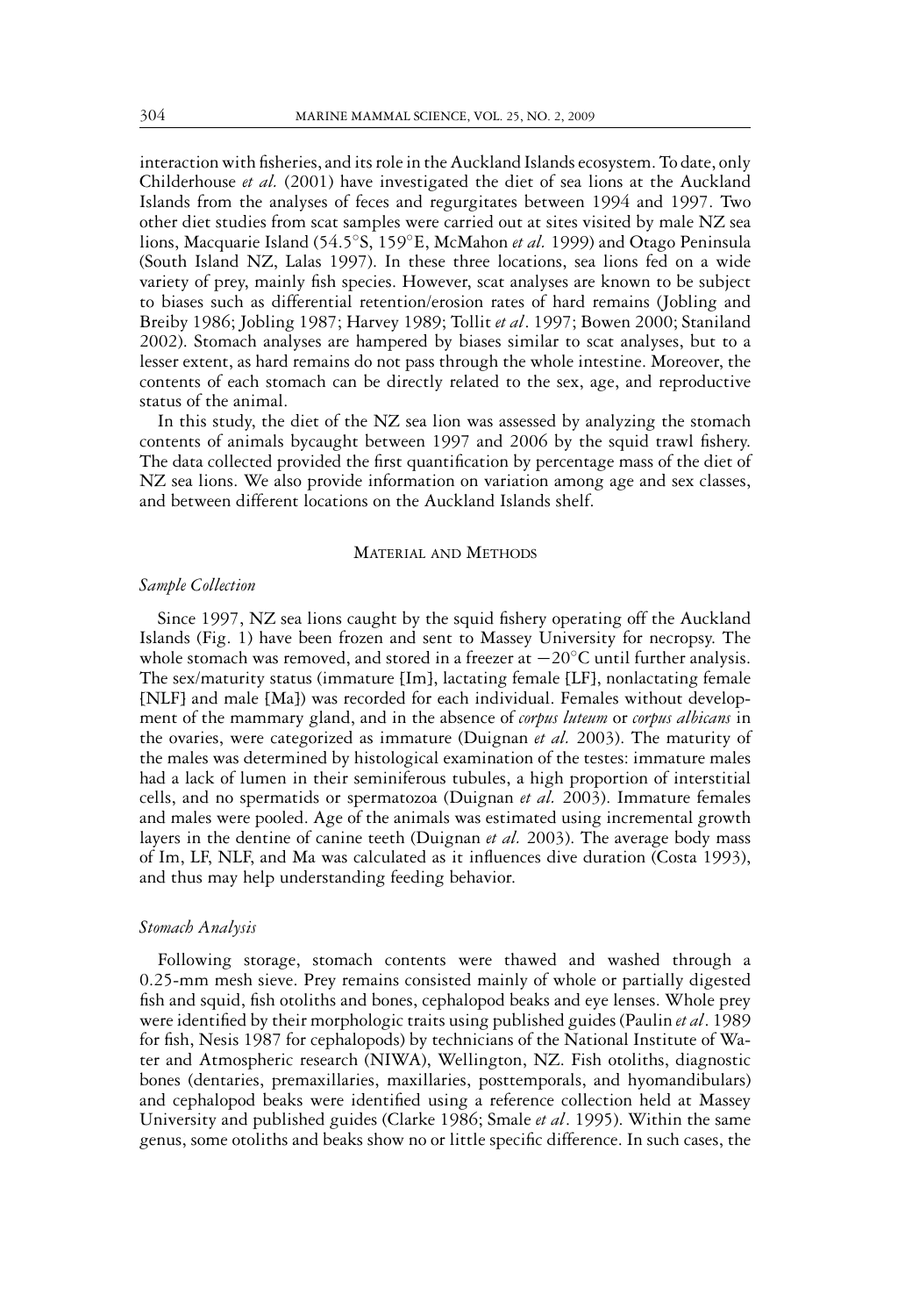

*Figure 1.* Location of the captures of New Zealand sea lions by the squid fishery between 1997 and 2006. Triangles are immature sea lions, solid circles are lactating females, crosses are nonlactating females, and empty squares are males. Bathymetric contours are shown in black lines. The Auckland Islands shelf is delimited by the 200-m boundary. The two studied areas "North" and "East" are represented by dotted lines. Map generated from NABIS, Ministry of Fisheries, New Zealand.

hard parts were attributed to the most abundant species occurring in the area from which the animal was taken. If more than one species belonging to the same genus was present in the area, the genus was noted as "spp." This is the case for jack mackerels *Trachurus* spp. (*T. declivis* or *murphyi*), warehous *Seriolella* spp. (*S. brama*, *caerulea*, or *punctata*), rattails *Coelorinchus* spp. (*C. aspercephalus*, *bollonsi*, or *fasciatus*), lanterfish *Diaphus* spp. (*danae*, *hudsoni*, or *meadi*), and opalfish *Hemerocoetes* spp. (*monopterygius, artus*, or *morelandi*). The sieved remains were stored in 70% ethanol except for bones and otoliths, which were kept dry.

All the animals sampled were bycaught from the squid fishery and hence from a region characterized by abundant squid. This may lead to an overestimation of the squid contribution to the diet. Indeed, almost all stomachs contained fresh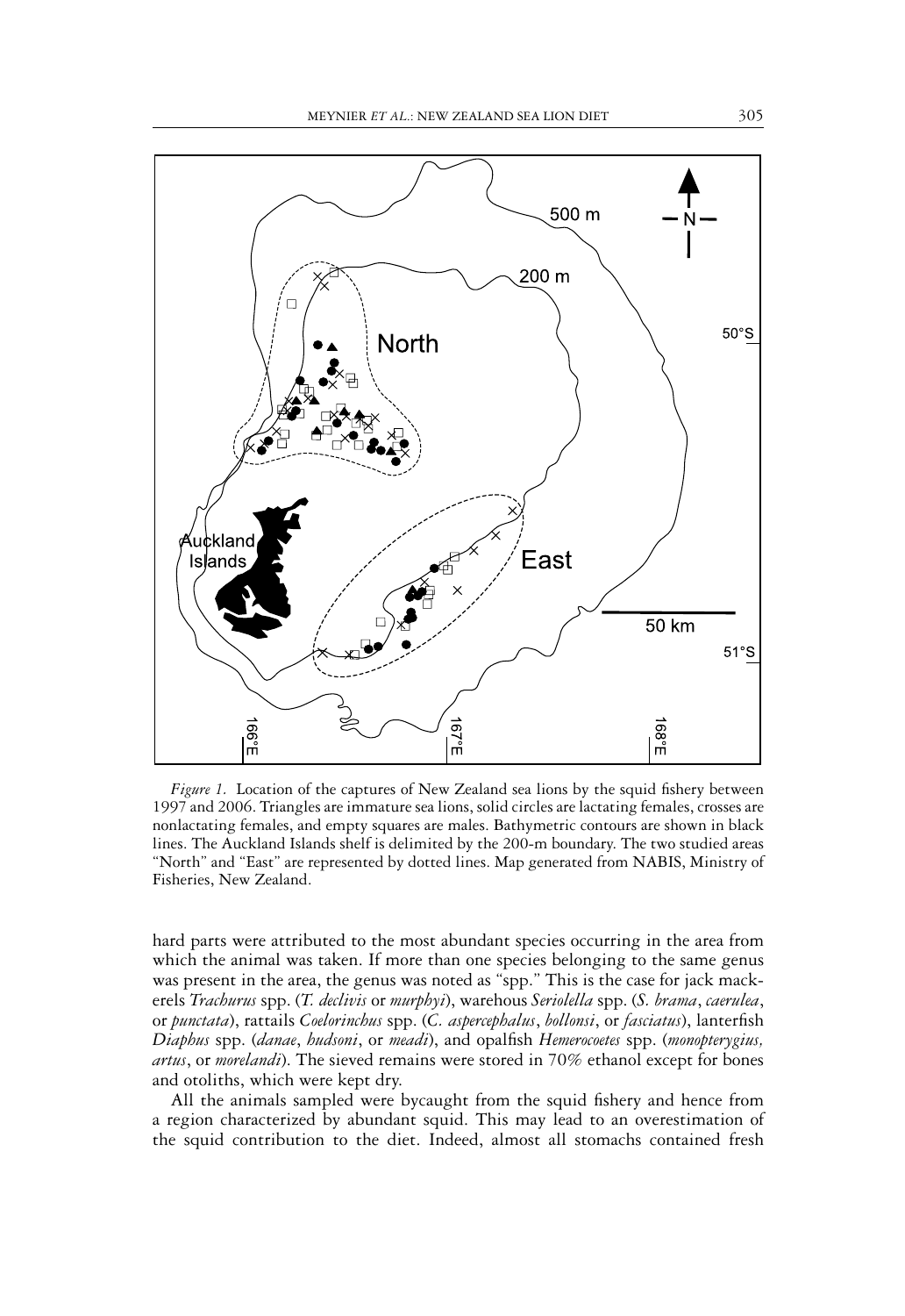squid, which were ingested just before death. To minimize the overestimation of the squid contribution in the content, we distinguished a fresh and a digested fraction (Pusineri *et al.* 2007). The fresh fraction included whole prey and hard remains with some flesh attached (*e.g.*, skulls and vertebral columns) that were ingested shortly before the death of the animal. The digested fraction consisted of remains without associated flesh (*e.g.*, free otoliths, bones, and beaks), which were probably part of meals ingested from one to several days before the death (Bigg and Fawcett 1985; Dellinger and Trillmich 1988; Staniland 2002; Tollit *et al*. 2003). The digested fraction was assumed to be a better representation of the background diet of sea lions before they fed on squids in or close to the nets. Only this fraction was taken into account in the statistical analyses.

All diagnostic hard parts (otoliths, some bones, and beaks) were counted for each content, and the number of a taxon was determined as follows: the number of fish was estimated by the number of otoliths. If less than 10 per taxon were present, left and right otoliths were sorted, and the highest number was taken. If more than 10, the total number was simply divided by 2. The number of cephalopods was estimated by the number of upper or lower beaks, whichever was higher (Pierce and Boyle 1991).

Prey sizes and masses were estimated by measuring otolith length, or otolith width when the tip was broken, lower beak rostral length (*LRL* for squid) or lower beak hood length (*LHL* for octopods and sepiolids), and by using regressions from the literature or our own reference collection (see the Appendix). When a species was represented by  $>$ 30 otoliths or beaks in a stomach, 30–40 were picked randomly and measured. In this case, a weighting factor (the ratio of measured prey to the total of prey) was multiplied with each measure (Santos *et al.* 2004). Only otoliths with no sign of erosion were measured in order to minimize the underestimation of size and mass.

The relative importance of each prey was estimated as the percentage of occurrence (number of stomachs in which the taxon was observed), the proportion of the total prey number in the sample set, and the proportion of the total reconstructed mass (product of the number of prey and the average body mass).

#### *Statistical Analysis*

Variation among areas (North and East, Fig. 1), and sex classes (combined sex/maturity factor: LF, NLF, Im, and Ma) was investigated on the number and median length of the common prey from the digested fraction. Prey were considered common when the occurrence was  $>30\%$ , and occasional when the occurrence was  $\langle 10\%$  in the sample set.

Data in a stomach analysis consist of many zero values for each prey distribution, which makes the application of parametric tests such as ANOVA difficult. The Scheirer-Ray-Hare (SHR) test is a nonparametric equivalent of a two-way ANOVA (Dytham 1999), and was used to reveal significant differences in the number of common prey within areas and sex classes. *Post hoc* comparisons were performed using Tukey tests. The median lengths of common prey were tested using a Kruskal–Wallis test and *post hoc* Mann–Whitney tests for sex classes, and using a Mann–Whitney test for areas. We set the statistical significance  $\alpha$  at 0.10 to take into account the low statistical power of our analyses (low sample size). Tests were performed with the MINITAB package (MINITAB Release 14.1, MINITAB Inc. 2003), and all arithmetic means are followed by the standard deviation (SD).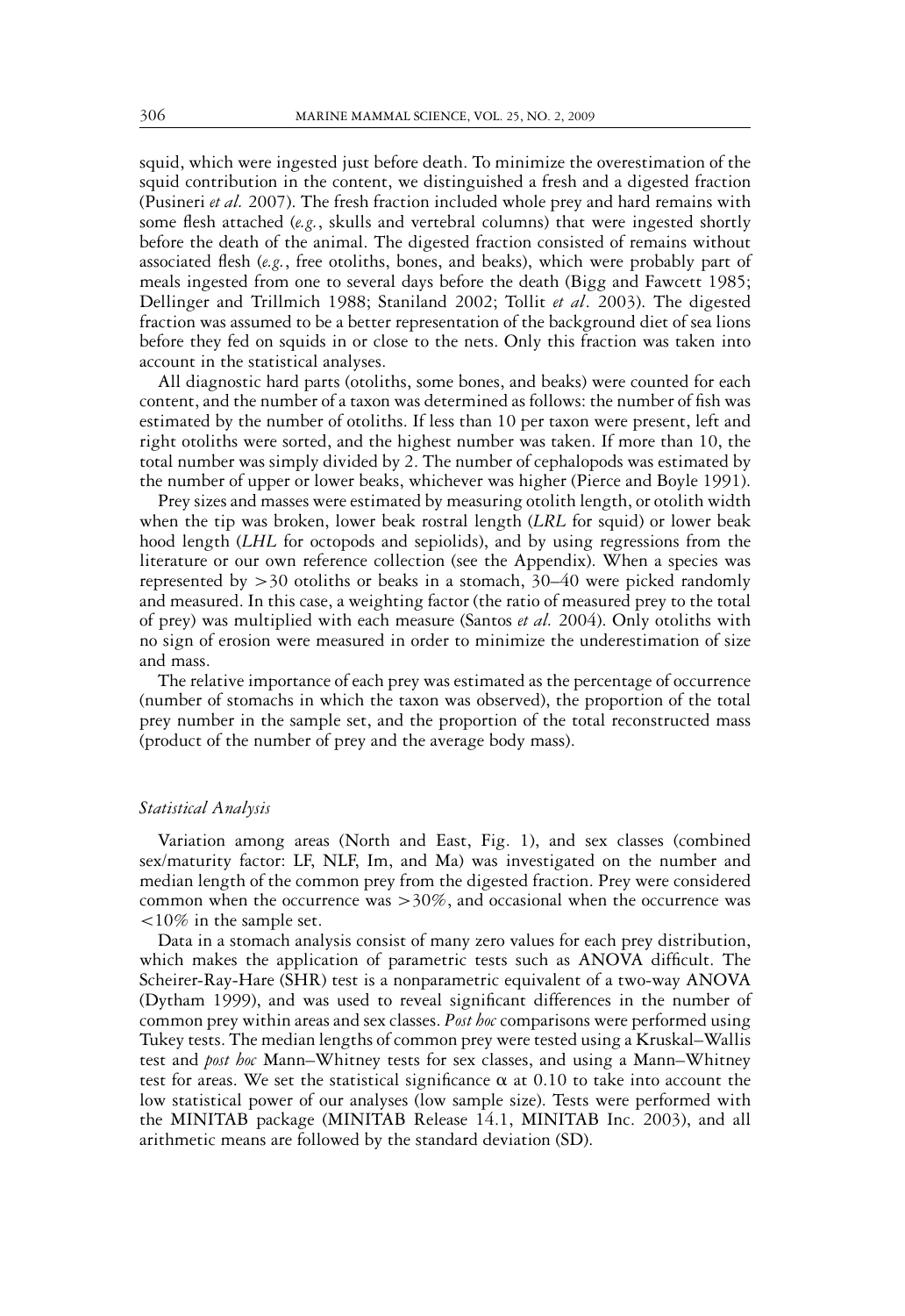#### **RESULTS**

## *Overall Diet*

A total of 121 stomach contents of NZ sea lions incidentally caught between February and May from 1997 to 2006 were examined. Mature sea lions of both sexes were well represented in each area (Table 1).In total, mature males represented a third of the sample set, and mature females were more numerous with half of them lactating.

Overall, 35 different prey taxa were found with fish comprising the bulk of the diet (Table 2). Cephalopods ranked second and crustaceans occurred only sporadically. In total, 6,004 diagnostic hard remains were recovered from the stomachs, which corresponded to an estimated 3,627 individual prey of which 2,309 were fish, 1,311 squid, six crustaceans, and one bird. Only nine out of 35 taxa had a frequency of occurrence >10%. The common prey species were arrow squid *Nototodarus sloani* (86.9% by occurrence [*O*], 33.4% by number [*N*], 43.0% by mass [*M*]), rattail *Coelorinchus* spp. (55.7% *O*, 10.0% *N*, 1.8% *M*), opalfish *Hemerocoetes* spp. (48.4% *O*, 35.5% *N*, 2.4% *M*), octopus *Enteroctopus zealandicus* (38.5% *O*, 3.1% *N*, 14.4% *M*), and red cod *Pseudophycis bachus* (32.0% *O*, 3.1% *N*, 3.2% *M*). Hoki, *Macruronus novaezealandiae*, and hake, *Merluccius australis*, contributed significantly to the total mass (17.8% *M*), but they were present in only 16% of the stomachs.

The same prey species were common in both the total content and the digested fraction; however, they were not in the same order of importance (Table 2). In the analysis of the digested fraction, opalfish was the most commonly eaten (50.4% *O*), followed by rattails (54.0% *O*) and arrow squid (33.6% *O*). Opalfish represented half of the diet by number but was still low by mass (4.7% *M*) due to a small individual mass (Table 3, 20  $\pm$  13 g). In contrast, octopus was the first prey by mass (27.8% *M*) due to a high individual mass  $(1,788 \pm 2,322 \text{ g})$ . Red cod, hoki, and hake occurred in the same proportions in the digested fraction as in the total content (Table 2). The majority of the fresh fraction was composed of arrow squid (82.2% *O*, 78.1% *N*, 78.5% *M*).

The estimated prey lengths from hard remains found in the stomach contents ranged from 1.6 cm (sepiolids) to 119.5 cm (hake), but common prey were less than 30 cm long (Table 3). The intraspecific length variation was also important with coefficients of variation higher than 20% for all common prey but opalfish. The largest prey were fish that made a minor contribution to the diet such as hake, hoki, barracouta, and ling.

*Table 1.* Distribution of the number of stomachs of New Zealand sea lions analyzed according to the bycatch location and whether they were immature (Im), lactating females (LF), nonlactating females (NLF), or males (Ma) together with their average body mass (BM  $\pm$ SD). The first number in each category is the total number of stomachs analyzed. The second number in parenthesis is the number of stomachs containing some digested material (digested fraction). The difference between the two numbers is the number of stomachs containing fresh prey only.

| Category   | North   | East    | Unknown location | Total     | BM (kg)      |
|------------|---------|---------|------------------|-----------|--------------|
| Im         | 8(7)    | 3(1)    | 1(1)             | 12(9)     | $91 \pm 13$  |
| LF         | 21 (20) | 12 (12) | 1(1)             | 34(33)    | $108 \pm 14$ |
| <b>NLF</b> | 23(23)  | 8(8)    | (3)              | 35 (34)   | $104 \pm 16$ |
| Ma         | 22(20)  | 11(9)   | 7(7)             | 40 (36)   | $167 \pm 60$ |
| Total      | 74 (70) | 34 (30) | 13(12)           | 121 (112) |              |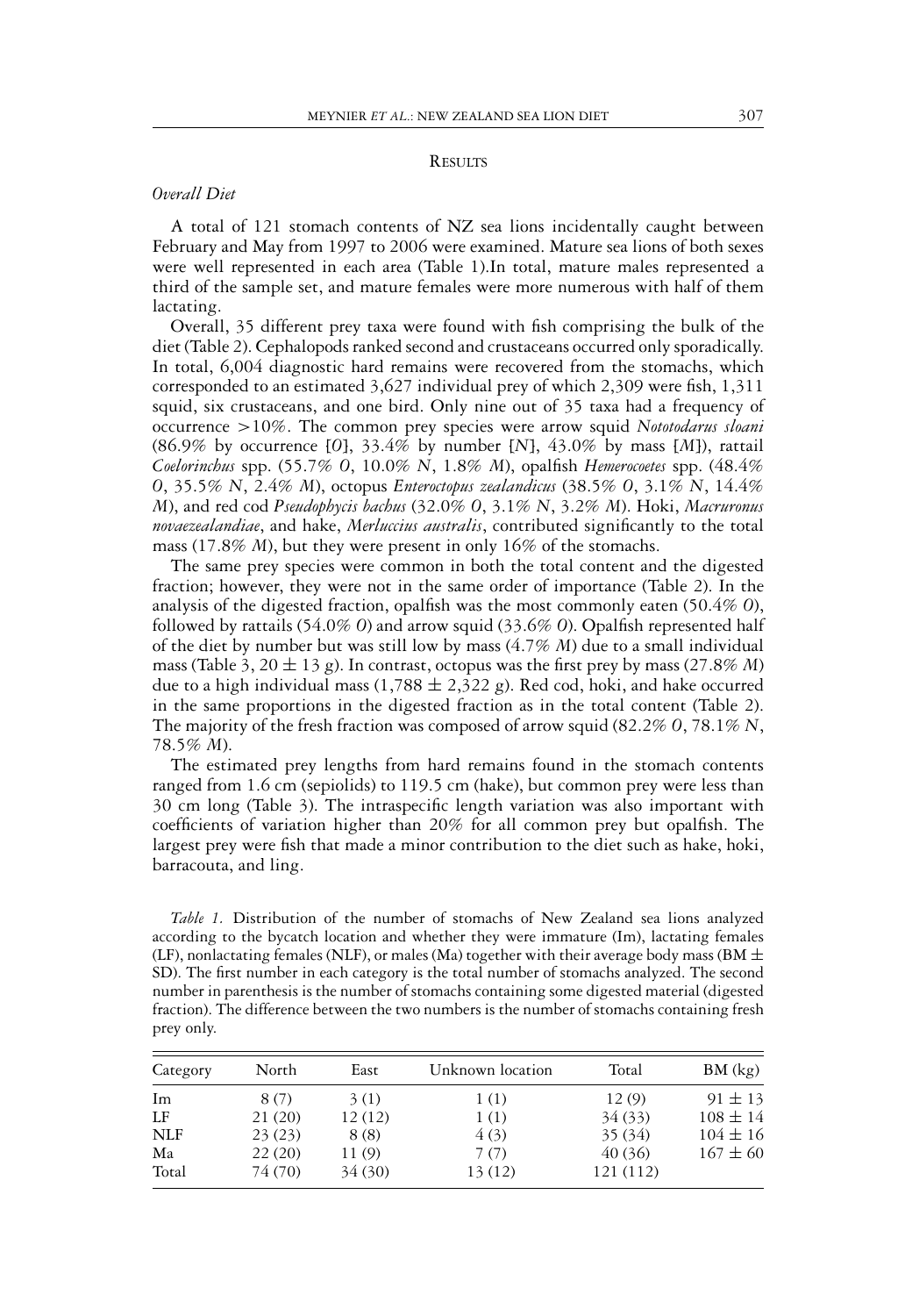| Fraction (no. of stomachs)                                                                                                                                                                                                         |           | Total $(121)$    |                  |                        | 1-2 d before death<br>Digested (112) |      |               | Just before death<br>Fresh (101) |       |
|------------------------------------------------------------------------------------------------------------------------------------------------------------------------------------------------------------------------------------|-----------|------------------|------------------|------------------------|--------------------------------------|------|---------------|----------------------------------|-------|
| Diet picture                                                                                                                                                                                                                       | <b>0%</b> | $N\%$            | W%               | $\partial \varnothing$ | N%                                   | W%   | <b>0%</b>     | $N\%$                            | $M\%$ |
| <b>FISH</b>                                                                                                                                                                                                                        |           |                  |                  |                        |                                      |      |               |                                  |       |
| Argentinidae Argentina<br>elongata (silverside)<br>Bramidae Brama brama                                                                                                                                                            | 3.3       | $0.\overline{3}$ | $\overline{0}$ . | 2.7                    | $0.\overline{3}$                     | 0.2  | $\frac{0}{1}$ | $0.\overline{3}$                 | 0.1   |
|                                                                                                                                                                                                                                    | 0.8       | 0.05             | 0.2              | 0.9                    | $< 0.05$                             | 0.4  |               |                                  |       |
| (sea bream)<br>Carangidae <i>Trachurus</i> spp.<br>(jack mackerels)                                                                                                                                                                | 8.2       | 0.7              | 3.0              | 7.1                    | 0.7                                  | 2.6  | 5.9           | $0.\overline{6}$                 | 1.6   |
|                                                                                                                                                                                                                                    | 4.1       | 0.2              | 1.0              | 2.7                    | 0.1                                  | 1.2  | 2.0           | $0.\overline{3}$                 | $\Xi$ |
| Centrolophidae Seriolella<br>spp. (warehou)<br>Congiopodidae<br><i>Congiopodias coriaceus</i><br>(pigfish)<br>Congridae <i>Gratophis</i><br><i>babenatus</i> (silver conger)<br><i>habenatus</i> (silver conger)<br>Emmelichthydae | 11.5      | 0.7              | 0.1              | 9.7                    | 0.6                                  | 0.1  | 4.0           | 0.8                              | 0.1   |
|                                                                                                                                                                                                                                    | 1.6       | $\overline{0}$ . | 0.1              | 1.8                    | 0.1                                  | 0.05 |               |                                  |       |
| Emmelichthys nitidus<br>(teclbait)<br>Gadidae Micromesistius                                                                                                                                                                       | 0.8       | 0.05             | 0.05             | 0.9                    | 0.05                                 | 0.05 |               |                                  |       |
| <i>australis</i> (southern blue<br>whiting)<br>Gempilidae <i>Thyrsites atun</i>                                                                                                                                                    | 2.5       | 0.1              | 0.05             | 1.8                    | 0.1                                  | 0.05 | $\frac{0}{1}$ | 0.1                              | 0.05  |
| (barracouta)                                                                                                                                                                                                                       | 7.4       | 0.5              | 4.6              | 5.3                    | 0.5                                  | 5.8  | 5.0           | 0.4                              | 3.0   |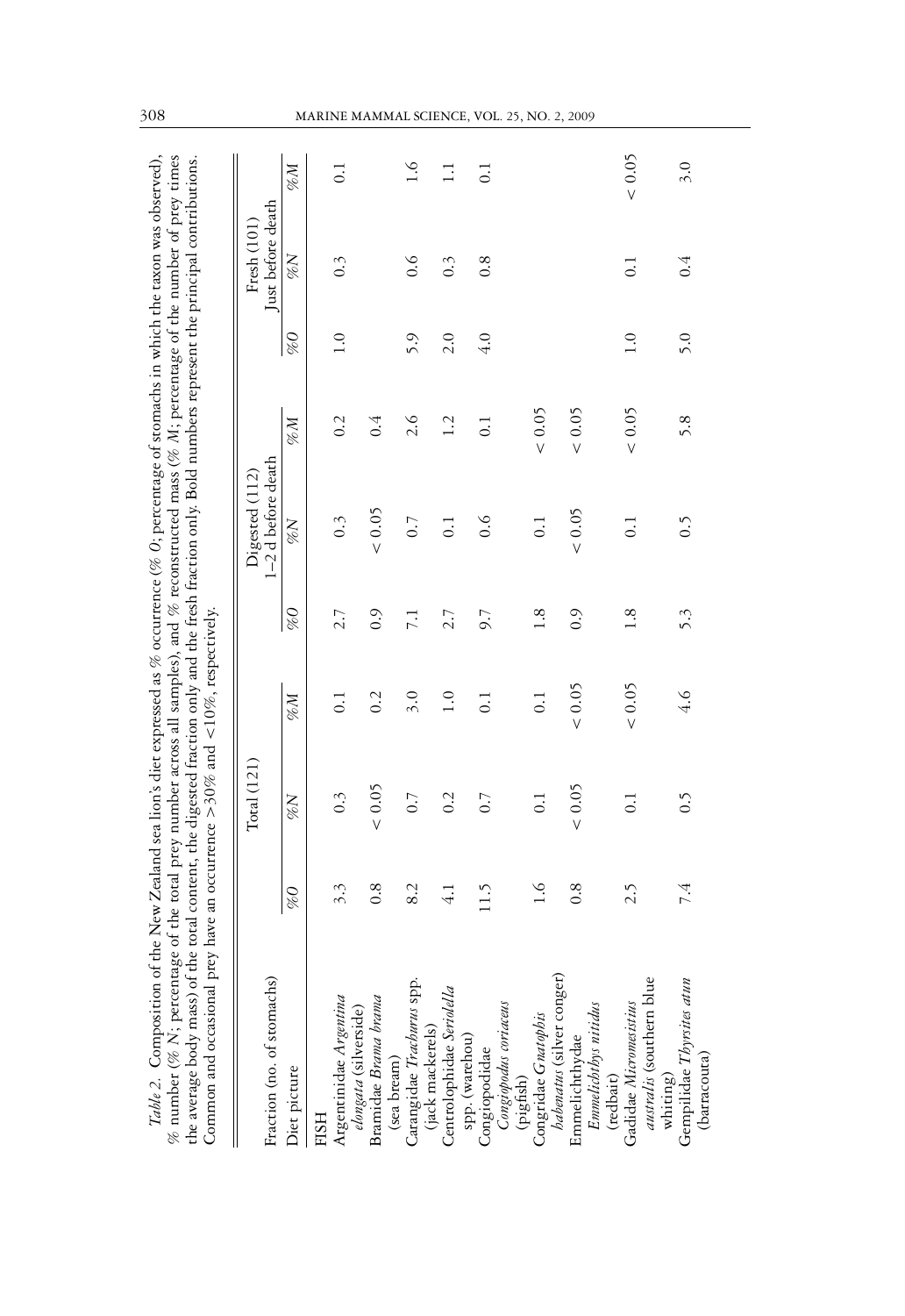| (Continued)    |                  |                   |                    |                              |                 |                    |                          |                                                              |                                                                                                                                                                     |
|----------------|------------------|-------------------|--------------------|------------------------------|-----------------|--------------------|--------------------------|--------------------------------------------------------------|---------------------------------------------------------------------------------------------------------------------------------------------------------------------|
| &0.05          | $\overline{0}$ . | 1.0               |                    |                              |                 | 0.05               | 0.05                     | 0.8                                                          |                                                                                                                                                                     |
|                |                  |                   |                    |                              |                 |                    |                          |                                                              | colias (blue cod)<br>Myctophidae Diaphus spp.                                                                                                                       |
| 0.9            | 0.7              | 5.9               | $4.4$<br>$> 0.05$  | $4.9$<br>0.05                | $^{36.3}_{0.9}$ | $\frac{3.2}{0.05}$ | $4.0$<br>0.05            | $^{36.1}_{\,0.8}$                                            | Total Metlucciidae<br>Moridae Austrophycis<br>marginata (dwarf.cod)<br>Pseudaphycis barbus (ted<br>cod)<br>Total Moridae<br>Total Moridae                           |
|                |                  |                   |                    |                              |                 |                    |                          |                                                              |                                                                                                                                                                     |
| 0.9            | 0.7              | 5.9               |                    |                              | 30.1            | 3.2                | 3.1                      |                                                              |                                                                                                                                                                     |
|                |                  |                   |                    |                              |                 |                    |                          |                                                              |                                                                                                                                                                     |
|                |                  |                   |                    |                              |                 | $17.8$<br>$< 0.05$ |                          |                                                              |                                                                                                                                                                     |
| 6.4            | $0.7\,$          | 3.0               | 2.6<br>21.8<br>4.3 | $0.1$ 3.5 $\frac{3}{11}$ 3.8 | 1.8<br>15.9     |                    | 2.5                      | 1.6<br>$59.0$<br>$4.1$<br>$1.6$<br>$16.4$<br>$6.6$<br>$32.0$ |                                                                                                                                                                     |
|                |                  |                   |                    |                              |                 | 0.8                | $< 0.05$                 |                                                              |                                                                                                                                                                     |
|                |                  |                   |                    |                              |                 |                    |                          |                                                              |                                                                                                                                                                     |
| 4.0            | 0.2              | 2.0               | 3.7                |                              | 3.5             | $\frac{2.8}{9.6}$  | 0.3                      |                                                              | mouezelandiae (hoki)<br>Merluccius australis<br>(hake)<br>Unidentified<br>Merlucciidae                                                                              |
|                |                  |                   |                    |                              |                 |                    |                          |                                                              |                                                                                                                                                                     |
| $1.0$<br>2.4   | $6.1$<br>0.5     | $\frac{1.9}{1.0}$ |                    |                              |                 |                    |                          |                                                              |                                                                                                                                                                     |
|                |                  |                   | 0.9<br>4.0<br>15.5 | $\frac{16.4}{3.1}$           | 57.5<br>12.4    |                    | $0.3$<br>$13.6$<br>$2.2$ |                                                              |                                                                                                                                                                     |
|                |                  |                   |                    |                              |                 |                    |                          |                                                              |                                                                                                                                                                     |
|                |                  |                   |                    | $\rm 0.1$                    | 1.8             | 0.6                |                          |                                                              |                                                                                                                                                                     |
|                |                  |                   |                    |                              |                 |                    |                          |                                                              | spp. (tattails)<br>Lepidorbynchus<br>denticulatus (javelin<br>fish)<br>fish (javelin<br>Unidentified<br>Macrouridae<br>Total Macrouridae<br>Metlucciidae Macruromus |
| $0.7$<br>$0.1$ | $1.8$            | 4.0               | $0.7\,$            | $4.3\,$                      | $7.1\,$         | 0.4                | 3.3                      | 9.0                                                          |                                                                                                                                                                     |
|                | 4.3              |                   |                    |                              |                 |                    |                          |                                                              |                                                                                                                                                                     |
|                |                  | 10.9              | 2.4                | 12.0                         | 54.0            | $1.8\,$            | $10.0$                   | 55.7                                                         | (sand fish)<br>Macrouridae <i>Coelorinchus</i>                                                                                                                      |
|                |                  |                   |                    |                              |                 |                    |                          |                                                              | Gonorynchidae<br>Gonorynchus gonorynchus                                                                                                                            |
| 0.1            | $\overline{0}$ . | $\frac{0}{1}$     |                    |                              |                 | 0.05               | 0.05                     | 0.8                                                          |                                                                                                                                                                     |
|                |                  |                   |                    |                              |                 |                    |                          |                                                              |                                                                                                                                                                     |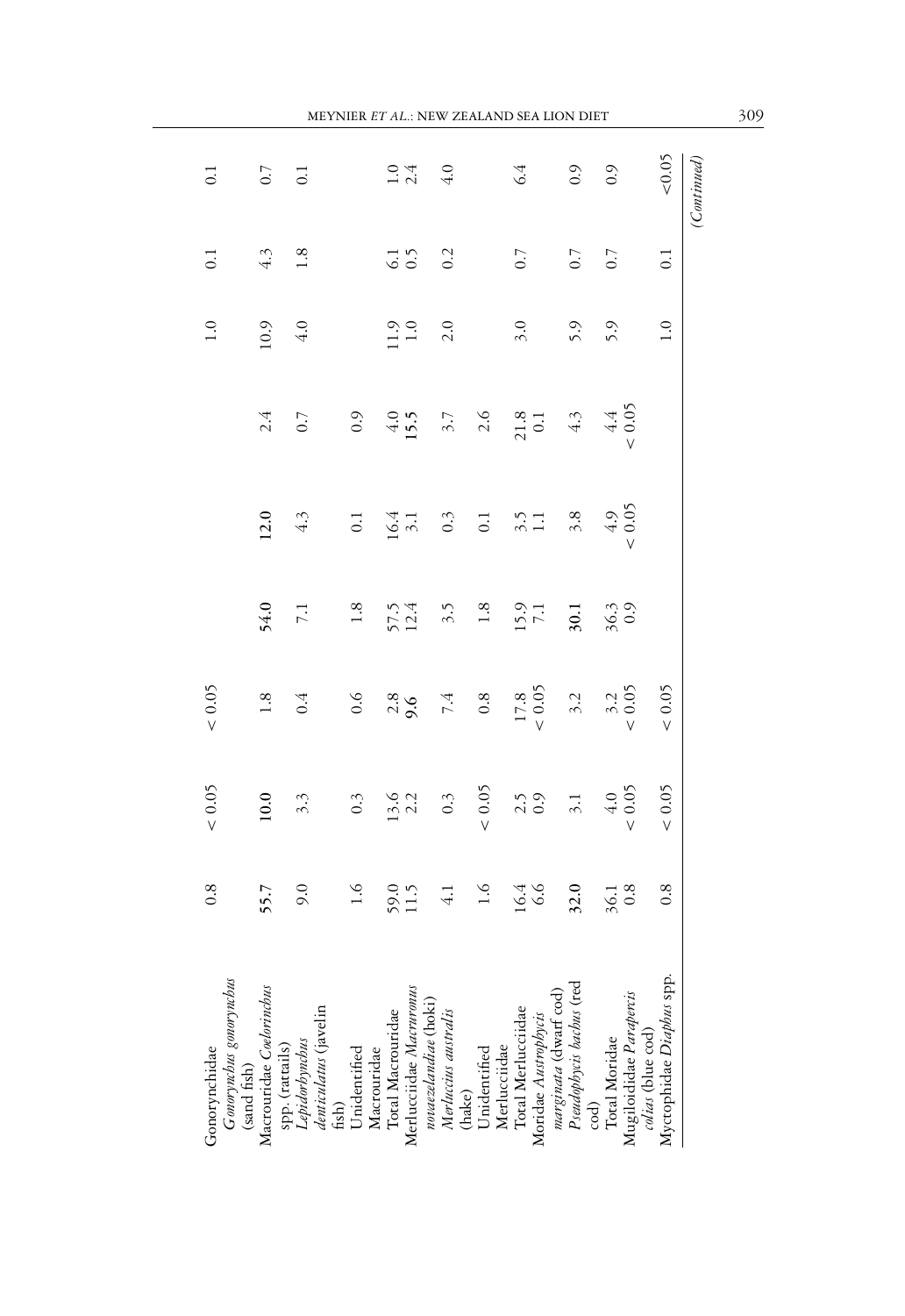| 310                              |                           |  |                                                            |                                                   |          |      | MARINE MAMMAL SCIENCE, VOL. 25, NO. 2, 2009                                             |                  |            |                                                                                                                                                                                           |                  |                                           |                                           |                                                                |                          |                       |                  |                                                                |  |        |                                                                        |
|----------------------------------|---------------------------|--|------------------------------------------------------------|---------------------------------------------------|----------|------|-----------------------------------------------------------------------------------------|------------------|------------|-------------------------------------------------------------------------------------------------------------------------------------------------------------------------------------------|------------------|-------------------------------------------|-------------------------------------------|----------------------------------------------------------------|--------------------------|-----------------------|------------------|----------------------------------------------------------------|--|--------|------------------------------------------------------------------------|
|                                  | $M\%$                     |  | $< 0.05$                                                   |                                                   |          |      |                                                                                         | $0.\overline{3}$ | ${}< 0.05$ |                                                                                                                                                                                           | 0.2              |                                           | $rac{3}{6}$ $\frac{3}{7}$                 |                                                                | 6.0                      |                       |                  | 78.5                                                           |  |        |                                                                        |
| Just before death<br>Fresh (101) | $N\%$                     |  | 0.1                                                        |                                                   |          |      |                                                                                         | 5.2              | 0.4        |                                                                                                                                                                                           | 0.1              |                                           | $\frac{1}{0}$ $\frac{3}{0}$ $\frac{5}{0}$ |                                                                | 4.5                      |                       |                  | 78.1                                                           |  |        |                                                                        |
|                                  | $\%$ O                    |  | $\ddot{0}$                                                 |                                                   |          |      |                                                                                         | 5.0              | 3.0        |                                                                                                                                                                                           | $\overline{1.0}$ |                                           | 0.000                                     |                                                                | 15.8                     |                       |                  | 82.2                                                           |  |        |                                                                        |
|                                  | $\mathbb{W}\mathscr{U}$   |  | $0.05$<br>$0.05$<br>$0.05$                                 |                                                   | $< 0.05$ | 8.8  |                                                                                         | $4.7$            | 0.05       |                                                                                                                                                                                           |                  |                                           | $\frac{0.05}{0.05}$                       | $\bigg $                                                       | 27.8                     |                       | < 0.05           | 17.9                                                           |  | 2.9    |                                                                        |
| 1-2 d before death               | $\% N$                    |  | $0.70$<br>$-1.0$                                           |                                                   | < 0.05   | 1.5  |                                                                                         | 50.1             | 1.2        |                                                                                                                                                                                           |                  | $\begin{array}{c} 0.0 \\ 1.0 \end{array}$ |                                           | 0.4                                                            | 2.1                      |                       | ${}< 0.05$       | 14.1                                                           |  | $\Box$ |                                                                        |
|                                  | $\mathcal{O} \varnothing$ |  | 0.3                                                        |                                                   | 0.9      | 14.2 |                                                                                         | 50.4             | 9.7        |                                                                                                                                                                                           |                  | $\begin{array}{c} 0.0 \\ 8.0 \end{array}$ |                                           | 6.2                                                            | 28.3                     |                       | 0.9              | 33.6                                                           |  | 3.5    |                                                                        |
|                                  | $N\%$                     |  | $0.05$<br>$0.05$<br>$0.05$                                 |                                                   | $< 0.05$ | 4.4  |                                                                                         | 2.4              | < 0.05     |                                                                                                                                                                                           | 0.1              |                                           | $0.05$<br>$0.1$<br>$0.2$<br>$0.2$         |                                                                | 14.4                     |                       | < 0.05           | 43.0                                                           |  | 1.9    |                                                                        |
| Total(121)                       | $N\%$                     |  | $\frac{5}{10}$ $\frac{1}{0}$ $\frac{8}{0}$                 |                                                   | $< 0.05$ | 0.9  |                                                                                         | 35.5             | 1.0        |                                                                                                                                                                                           | $< 0.05$         |                                           | $\begin{array}{c} 0.7 \\ 7.0 \end{array}$ | 0.3                                                            | 3.1                      |                       | $< 0.05$         | 33.4                                                           |  | 0.9    |                                                                        |
|                                  | $\%0$                     |  | $\frac{8}{5.7}$                                            |                                                   | 0.8      | 13.1 |                                                                                         | 48.4             | 10.7       |                                                                                                                                                                                           | 0.8              |                                           | 8357<br>8367                              |                                                                | 38.5                     |                       | $_{0.8}$         | 86.9                                                           |  | 3.3    |                                                                        |
| Fraction (no. of stomachs)       | Diet picture              |  | Lampanyctodes hectori<br>Myctophum sp<br>Total Myctophidae | (lanternfish)<br>Notosudidae <i>Scopelusaurus</i> |          |      | sp<br>Ophidiidae <i>Genypterus</i><br><i>blacodes</i> (ling)<br>Percophidae Hemerocetes |                  |            | spp. (opalfish)<br>Psychrolutidae<br><i>Neaphrynichthys lattus</i><br>(dark toadfish)<br>scorpaenidae <i>Helirolenus</i><br>perwides (scarpee)<br>perwides (scarpee)<br>Unknown species A |                  |                                           | Total Scorpaenidae                        | Rajidae <i>Raja nasuta</i><br>Unidentified fish<br>CEPHALOPODS | octopodidae Enteroctopus | zealandicus (octopus) | Octopoteuthidae? | Unknown species<br>Ommastrephidae<br><i>Nototodarus sloani</i> |  |        | (arrow squid)<br>Onychoteuthidae<br>Moroteuthis ingens (wary<br>squid) |

*Table 2. (Continued)*

Table 2. (Continued)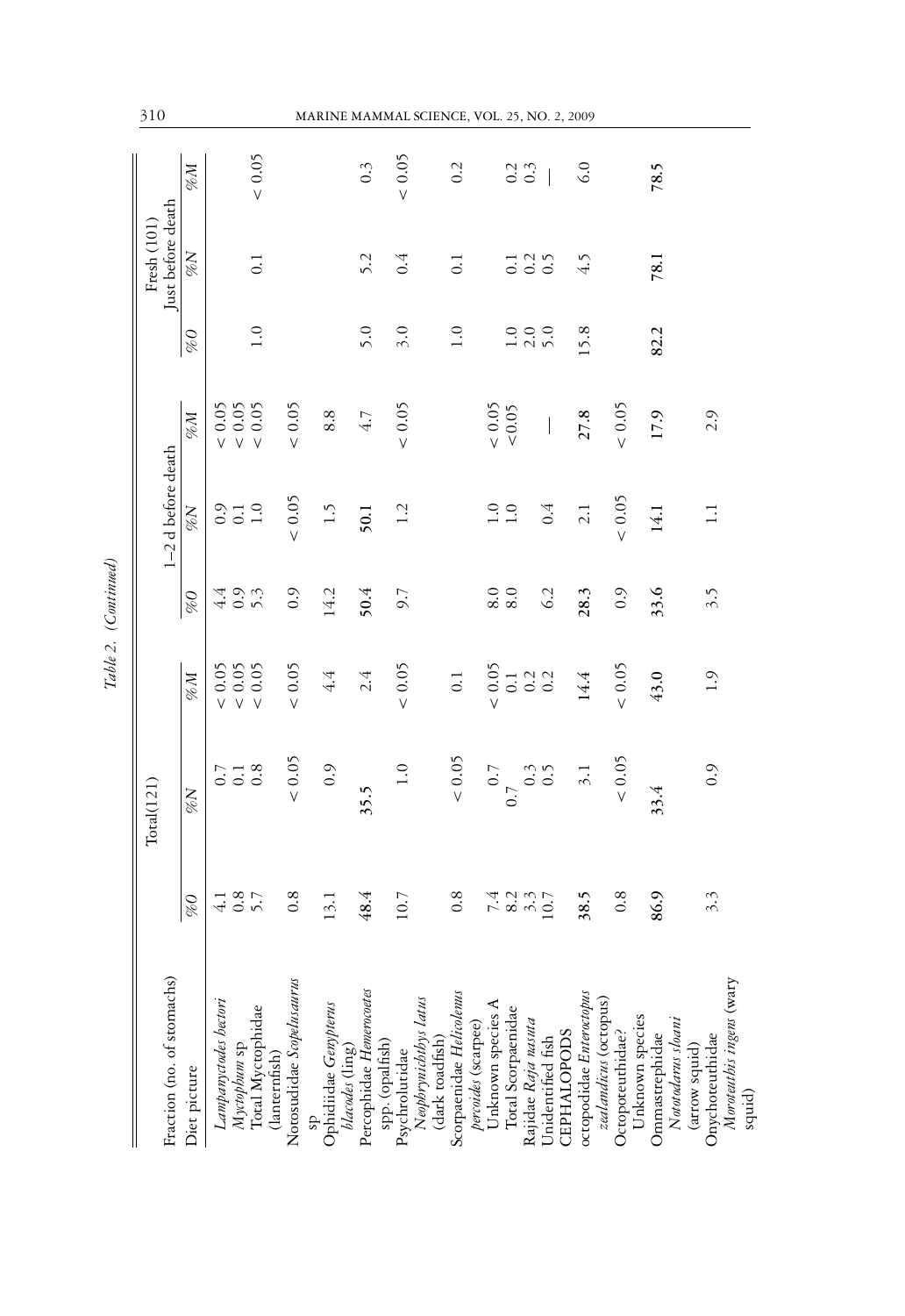| Sepiolidae Unknown                                                                                                                                                                                     | 2.5 |                                                          | &0.05           |     |                     |                                       | $\ddot{0}$ .     | $\overline{0}$ . | &0.05                    |
|--------------------------------------------------------------------------------------------------------------------------------------------------------------------------------------------------------|-----|----------------------------------------------------------|-----------------|-----|---------------------|---------------------------------------|------------------|------------------|--------------------------|
|                                                                                                                                                                                                        | 0.8 | $\begin{array}{c} 0.1 \\ 0.05 \\ 0.2 \\ 0.1 \end{array}$ | $\sim$ 1        | 0.9 |                     | $\Bigg $                              |                  |                  |                          |
|                                                                                                                                                                                                        | 4.9 |                                                          | $\pm$ 1 $\pm$ 1 | 0.9 | $\frac{0.05}{0.05}$ | $\begin{array}{c} \hline \end{array}$ | $5.0$<br>2.0     | $0.5$<br>$0.2$   | $\overline{\phantom{a}}$ |
|                                                                                                                                                                                                        | 2.5 |                                                          |                 | 0.9 |                     | $\overline{\phantom{a}}$              |                  |                  | $\bigg $                 |
| species<br>Unidentified squid<br>CRUSTACEANS<br>(swimming crabs)<br>unknown genus<br>Palinuridae <i>Jaus</i> sp<br>(crayfish)<br>BIRDS<br>Procellatiidae <i>Pachyptila</i><br>sp (prion)<br>sp (prion) | 0.8 | $< 0.05$                                                 | 0.05            |     |                     |                                       | $\overline{1.0}$ | $\overline{0.1}$ | 0.1                      |
|                                                                                                                                                                                                        |     | $\tilde{\mathcal{E}}$                                    |                 |     |                     |                                       |                  | 23               |                          |
| taxa/species<br>Iotal of prey                                                                                                                                                                          |     | 3627                                                     |                 |     | 29<br>2732          |                                       |                  | 895              |                          |
|                                                                                                                                                                                                        |     |                                                          |                 |     |                     |                                       |                  |                  |                          |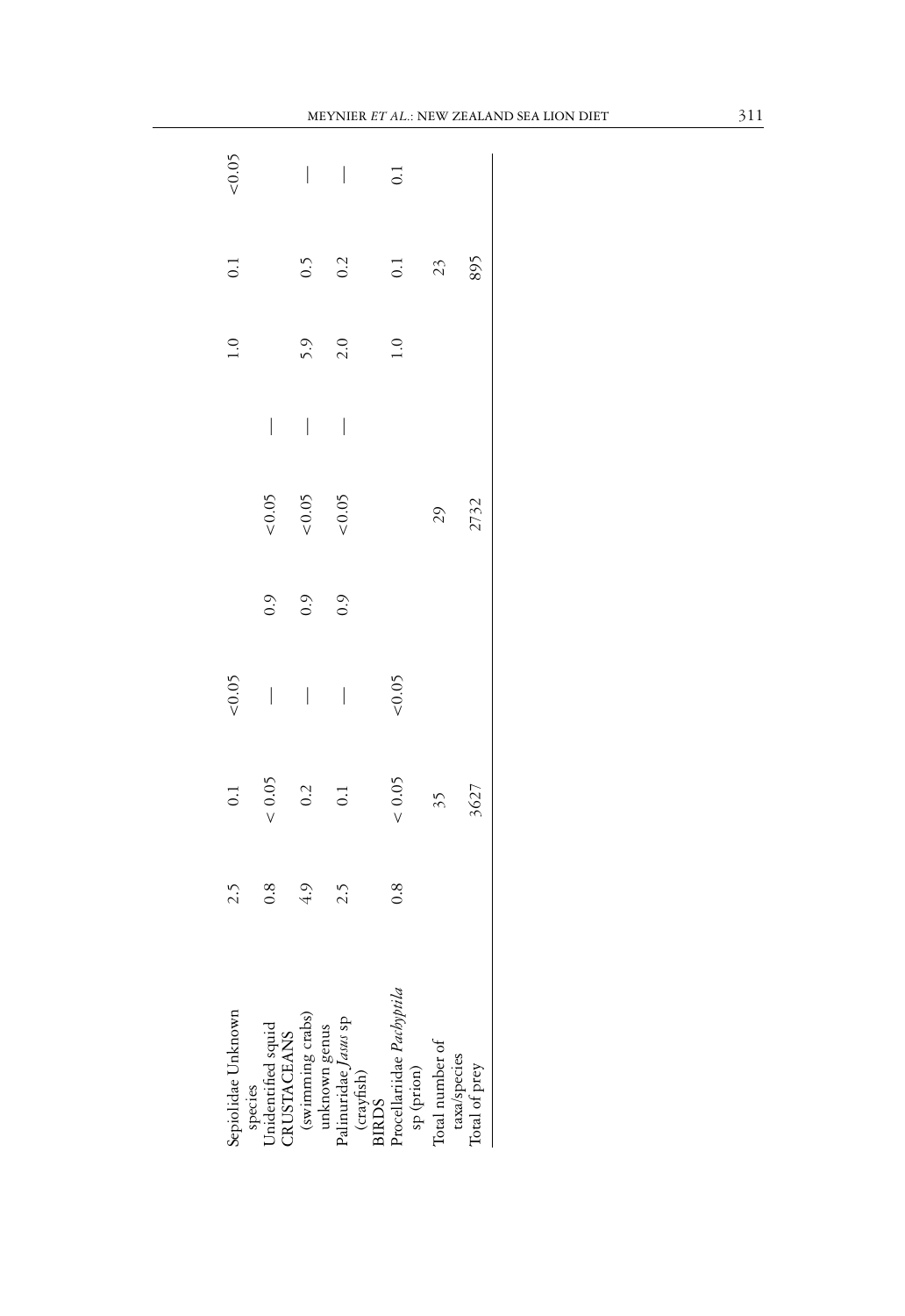| Table 3. Length and mass ( $\bar{x}$ ± SD) of New Zealand sea lion's common prey (in bold) and minor prey species with a commercial value. CV is<br>the coefficient of variation. Length is the total length for fish and dorsal mantle length for cephalopods, except for barracouta and opalfish for which<br>tandard length was calculated. Lengths and masses were back-calculated from measurements of specific hard parts using regressions in Appendix. |                 |                    |             |               |                   |
|----------------------------------------------------------------------------------------------------------------------------------------------------------------------------------------------------------------------------------------------------------------------------------------------------------------------------------------------------------------------------------------------------------------------------------------------------------------|-----------------|--------------------|-------------|---------------|-------------------|
|                                                                                                                                                                                                                                                                                                                                                                                                                                                                |                 |                    | Length (cm) |               | Mass(g)           |
| Prey species                                                                                                                                                                                                                                                                                                                                                                                                                                                   |                 | $\bar{x}$ $\pm$ 5D | CV(%)       | Range         | $\bar{x} \pm SD$  |
| FISH                                                                                                                                                                                                                                                                                                                                                                                                                                                           |                 |                    |             |               |                   |
| Trachurus spp. (jack mackerels)                                                                                                                                                                                                                                                                                                                                                                                                                                |                 | $40.9 \pm 3.9$     |             | $31.9 - 50.8$ | $991 \pm 307$     |
| Micromesistius australis (southern blue whiting)                                                                                                                                                                                                                                                                                                                                                                                                               | $\overline{40}$ | $30.7 \pm 5.9$     |             | $7.0 - 41.2$  | $116 \pm 98$      |
| Thyrsites atun (barracouta)                                                                                                                                                                                                                                                                                                                                                                                                                                    |                 | $75.1 \pm 10.4$    |             | $41.2 - 84.8$ | $2.070 \pm 1.005$ |

|                                                  |                                |                                                             | Length (cm)              |                                                                                                     | Mass $(g)$                                                                                                                                               |
|--------------------------------------------------|--------------------------------|-------------------------------------------------------------|--------------------------|-----------------------------------------------------------------------------------------------------|----------------------------------------------------------------------------------------------------------------------------------------------------------|
| Prey species                                     | $\mathsf{z}$                   | $\bar{x} \pm \overline{x}$                                  | $\mathrm{CV}\,(\%)$      | Range                                                                                               | $\bar{x} \pm$ SD                                                                                                                                         |
| <b>FISH</b>                                      |                                |                                                             |                          |                                                                                                     |                                                                                                                                                          |
| Trachurus spp. (jack mackerels)                  |                                |                                                             |                          |                                                                                                     |                                                                                                                                                          |
| Micromesistius australis (southern blue whiting) |                                |                                                             |                          |                                                                                                     |                                                                                                                                                          |
| Thyrsites atun (barracouta                       |                                |                                                             |                          |                                                                                                     | $2,070 \pm$                                                                                                                                              |
| Coelorinchus spp. (rattails)                     |                                |                                                             |                          |                                                                                                     |                                                                                                                                                          |
| (hoki)<br>Macruronus novaezelandiae              |                                |                                                             |                          |                                                                                                     |                                                                                                                                                          |
| Merluccius australis (hake)                      |                                |                                                             |                          |                                                                                                     | $1,034 \pm 4$<br>5,117 $\pm$ 1                                                                                                                           |
| Pseudophycis bachus (red cod)                    |                                |                                                             |                          | 31.9-50.8<br>17.0-41.2<br>17.0-41.3<br>4.1-43.8<br>5.0.2-97.4<br>5.4.9-54.7<br>4.9-54.7<br>4.9-55.2 | 991 $\pm$ 307<br>116 $\pm$ 98<br>116 $\pm$ 98<br>1070 $\pm$ 1,005<br>48 $\pm$ 52<br>480<br>480 $\pm$ 1,275<br>263 $\pm$ 13<br>26 $\pm$ 13<br>26 $\pm$ 13 |
| Genypterus blacodes (ling)                       |                                |                                                             |                          |                                                                                                     | $1,193 \pm 1$<br>$20$                                                                                                                                    |
| Hemerocoetes spp. (opalfish)<br>CEPHALOPODS      | 141827557027                   |                                                             |                          | $9.3 - 25.0$                                                                                        |                                                                                                                                                          |
| Enteroctopus zealandicus (octopus                |                                |                                                             |                          |                                                                                                     |                                                                                                                                                          |
| squid)<br>Nototodarus sloani (arrow              | $\frac{10}{36}$ $\frac{3}{17}$ | 0.41<br>0.40<br>$13.5 \pm 1$<br>$23.0 \pm 1$<br>$1.7 \pm 1$ | 24                       | $2.5-37.1$<br>6.6-36.5<br>1.6-1.7                                                                   | $1,788 \pm 2,322$<br>$347 \pm 189$                                                                                                                       |
| $Smallest prey = sepields$                       |                                |                                                             |                          |                                                                                                     |                                                                                                                                                          |
| Largest $prey = \text{hake}$                     |                                | $\frac{1}{2}$<br>$\overline{+}$<br>92.3                     | $\overline{\phantom{0}}$ | $7.7 - 119.5$                                                                                       | $6,117 \pm 1,275$                                                                                                                                        |
|                                                  |                                |                                                             |                          |                                                                                                     |                                                                                                                                                          |

## 312 MARINE MAMMAL SCIENCE, VOL. 25, NO. 2, 2009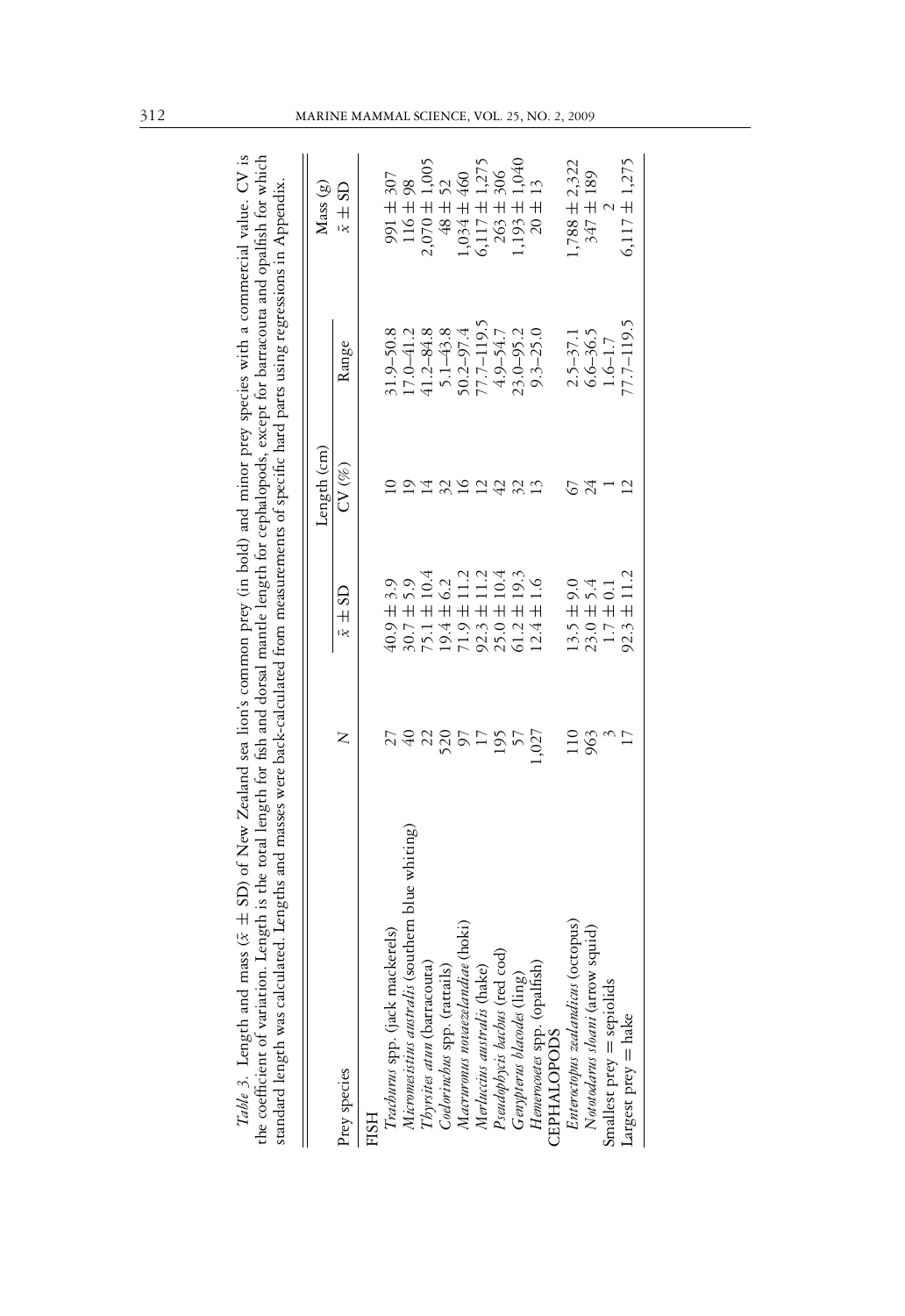#### *Dietary Variation (Digested Fraction)*

SHR tests on the numbers of common prey did not reveal any significant interactions between the factors sex/maturity and area; thus, these factors can be treated independently. No significant difference existed between the North and the East of the shelf (SHR test,  $P > 0.10$ ). Opalfish was the only common prey showing a significant difference between sex classes (SHR test,  $F_{3,99} = 2.33$ ,  $P = 0.10$ ), though this was at the limit of the statistical significance. Tukey tests revealed that fewer opalfish were retrieved from the stomachs of males (14.5% *N*) than those of lactating (58.1% *N*) and nonlactating females (62.4% *N*) and immatures (56.9% *N*). The number of different taxa eaten by an individual sea lion was similar among sex classes and averaged  $3 \pm 2$ .

The median length of rattail was significantly smaller in the stomachs of immature sea lions (14.2  $\pm$  3.1 cm) than in the stomachs of lactating females (18.8  $\pm$  5.3 cm) and adult males (21.0  $\pm$  6.1 cm) (Kruskal–Wallis test;  $H_{3,55} = 9.54$ ,  $P = 0.023$ ; Mann–Whitney tests,  $P < 0.10$ ). Similarly, immature sea lions fed on opalfish of smaller size (11.7  $\pm$  0.6 cm) than did lactating females (13.0  $\pm$  1.3 cm) and males  $(13.4 \pm 1.6 \text{ cm})$  (Kruskal–Wallis test;  $H_{3,54} = 8.49$ ,  $P = 0.041$ ; Mann–Whitney tests,  $P$  < 0.10). The median lengths of rattail, red cod and arrow squid were significantly larger in the eastern area than in the northern area (Mann–Whitney tests;  $P = 0.001$  for rattail;  $P = 0.032$  for red cod;  $P = 0.009$  for arrow squid). Indeed, the length distributions of rattail and red cod (Fig. 2*a*,*b*) showed that most of the largest fish eaten were from the East. This difference in size distribution between the two areas was well marked for the arrow squid (Fig. 2c) with a peak at 29– 30 cm in the East and a peak at 20–21 cm in the North.

#### **DISCUSSION**

Common prey of sea lions incidentally caught as bycatch during the early lactation period were opalfish, rattail, arrow squid, octopus and red cod, which are bottom living species, or living at depth >200 m. Diet variation between males and females concerned only opalfish, whereas lactating and nonlactating females showed no difference in their diet. Immatures that were 3–4 yr old fed on the same diet as adults, but targeted smaller opalfish and rattail. These results are consistent with the benthic foraging behavior described previously in diving studies (Gales and Mattlin 1997; Chilvers *et al.* 2006). Nonetheless, ontogenic variation in our study may have been underestimated due to the nature of the sample set (bycatch) and the small number of individuals analyzed in each sex class.

#### *Limitations of the Study*

Total stomach contents were divided into fresh and digested fractions. The fresh fraction includes all items ingested over a similar period, and probably during the same "meal." It provides an unbiased estimate of actual intake although over a restricted period (Pierce *et al.* 2004; Pusineri *et al.* 2007). However, in our study, the composition of the fresh fraction is obviously biased in that the individuals sampled were caught in fishing nets targeting squid. The comparison between the fresh (78.1% *N*, 78.5% *M*) and the digested fraction (14.1% *N*, 17.9% *M*) confirmed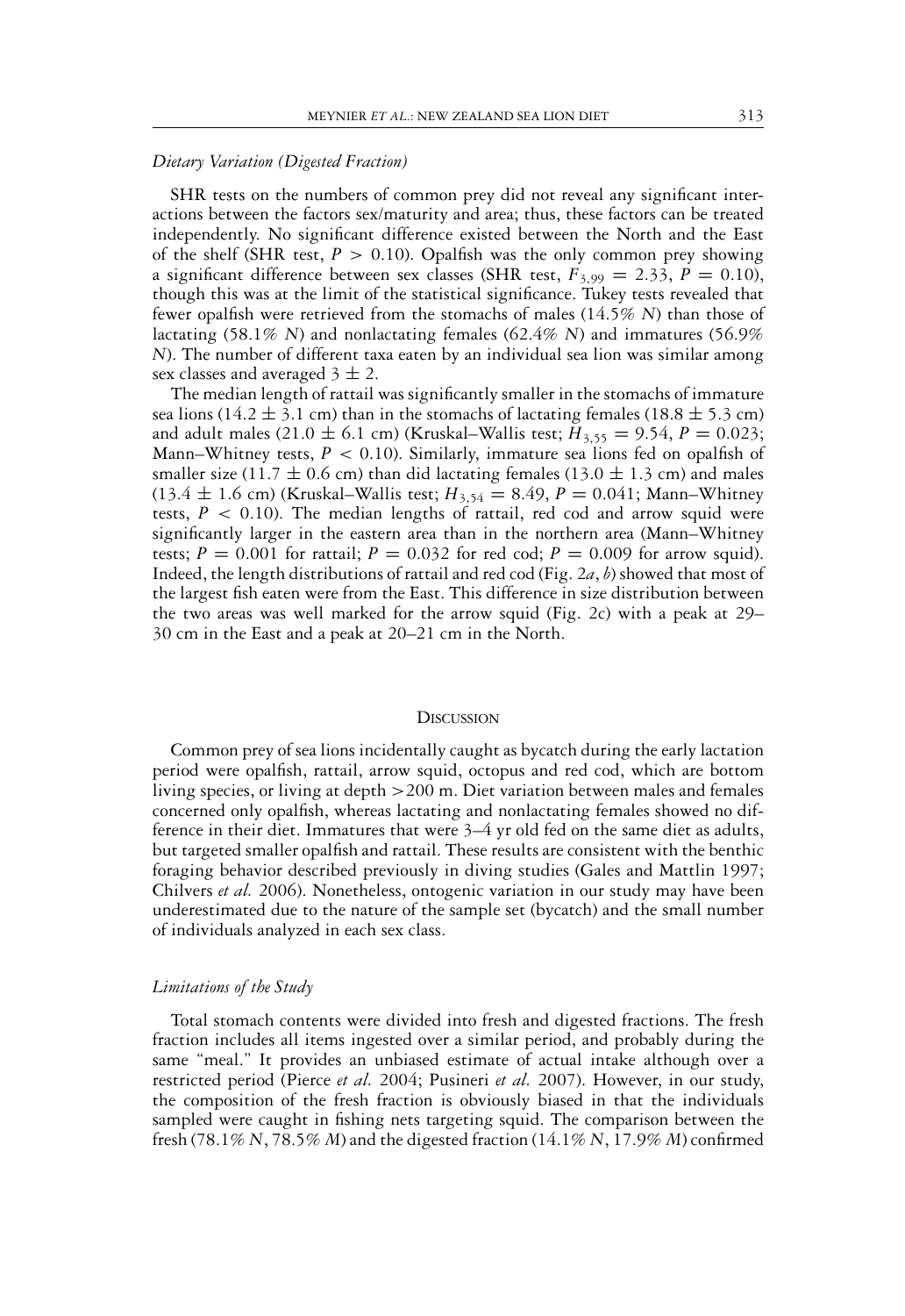

*Figure 2.* Length distribution of (A) rattail, (B) red cod, and (C) arrow squid retrieved from stomachs of New Zealand sea lions according to the area of capture.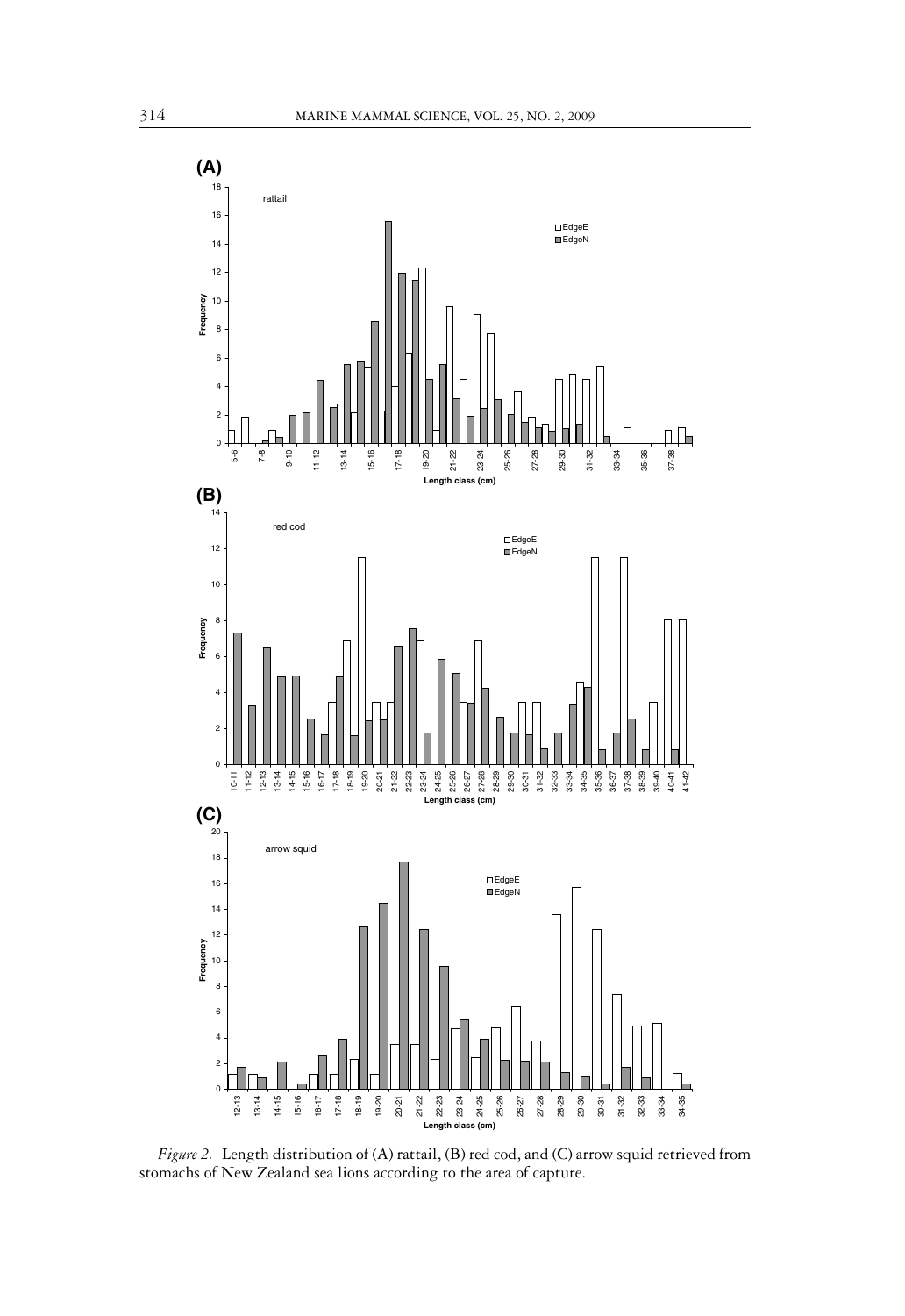that total stomach contents overestimated the percentage of arrow squid in the diet (Table 2). The digested fraction is also subject to biases, related to differential digestion rates and hard part accumulation. Firstly, fish otoliths may be partially or completely digested in stomachs of pinnipeds (Murie and Lavigne 1985; Dellinger and Trillmich 1988) and fish with small otoliths tend to be underestimated. To reduce this bias, an "all-structure" approach was used (Tollit *et al*. 2003), in which both otoliths and diagnostic bones were identified. Secondly, cephalopod beaks are not affected by digestion and tend to accumulate in the stomach (Bigg and Fawcett 1985). Individuals of all classes have been seen regurgitating beaks on rookeries (B. L. Chilvers, unpublished data), which may reduce the accumulation of cephalopod beaks. Consequently, we believe that the biases encountered in the digested fraction were minimized in this study, and that this fraction better represented the diet of NZ sea lions than the whole stomach content or the fresh fraction.

## *Feeding Ecology of the NZ Sea Lion*

Although the diet of caught NZ sea lions during the early lactation period of 1997–2006 was diverse, only five prey—opalfish, rattail, arrow squid, octopus, and red cod—were considered common (Table 2). These prey also comprised a significant part of the diet estimated from scats and regurgitates between 1994 and 1997 (Childerhouse *et al.* 2001). Both opalfish and octopus are benthic species occurring on the shelf, living in sandy beds and in rock holes, respectively (Paul 2000). Arrow squid occurs not only in the water column over the shelf but also at the edge of the plateau and offshore, where they form large aggregations down to 300 m (Jackson *et al.* 2000). The edge is also the habitat of rattails which live near the bottom at depths >200 m (Paul 2000). Benthic foraging is consistent with previous studies on the diving behavior of female NZ sea lions (Gales and Mattlin 1997, Chilvers *et al.* 2006), where most of the dives were in waters  $>150$  m, consecutively at similar depths, and with a U-shaped dive, which is typical of diving to the sea bottom. Most of the uncommon prey are demersal or benthic living species, but few species are from the pelagic region such as barracouta and jack mackerel. NZ sea lions may opportunistically catch these prey at the beginning or the end of a dive. This is consistent with the conclusions of a study conducted at Otago (South Island, NZ) on male NZ sea lions (Lalas 1997), where the diet consisted of a wide range of benthic species with several pelagic species. The examination of prey sizes (Table 3) emphasizes this opportunistic behavior: all but one of the common prey displayed a coefficient of variation higher than 20%, showing that NZ sea lions do not target a particular length of prey, but instead are likely to eat what is available.

During summer, lactating female NZ sea lions forage over and at the edge of the shelf (Chilvers *et al.* 2005), where they dive continuously to depths >150 m (Chilvers *et al.* 2006). The energy cost of deep diving is greater than transiting between locations (Costa and Gales 2000). Consequently, these benthic divers need a sufficient energetic income at each dive to balance their energetic budget, and are likely to forage on areas with predictable and concentrated resources. The edges of the Auckland Islands shelf appear to be a preferred foraging region for lactating females where they concentrate most of their time during a foraging trip (Chilvers *et al.* 2005). Although it is far from the rookeries (>50 km), it may represent an energetic risk worth taking based on foraging returns from greater density of prey than would be available on the shelf. Indeed, arrow squid and rattails, two of the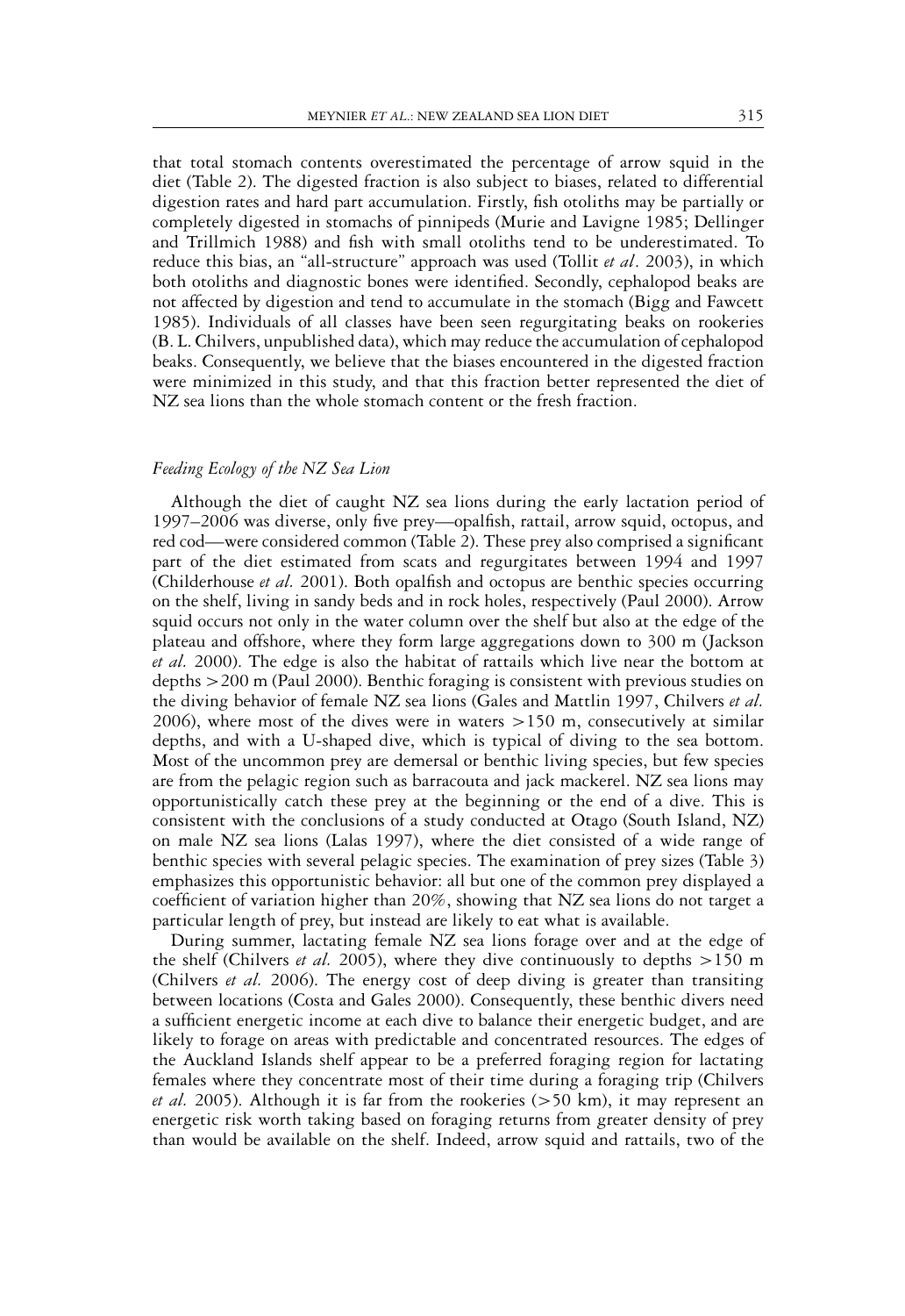common prey, are schooling species forming large aggregations at depths >200 m (Jackson *et al.* 2000; Paul 2000). In contrast, opalfish and octopus live at the bottom of the shelf (Paul 2000) and are not in schools. Therefore, it appears that by foraging at the edge of the Auckland Islands shelf in depths >200 m, NZ sea lions have access to concentrated food resources where great quantities can be consumed in a short time period, increasing their energetic investment per dive.

#### *Ontogenic Variation in Diet*

Dietary differences between adult females and males are most likely to be driven by different physiological constraints, metabolic requirements and reproductive strategies (Costa 1993). In this study, though body mass variation of males was important (Table 1), the average mass was a third heavier than that of females. Body mass influences dive capability in such a way that heavier animals are able to dive longer than lighter ones (Costa 1993). Furthermore, foraging trips of males are not constrained in duration by pup nursing; thus, they may undertake trips of longer duration than females and access different resources. The only difference found in our study between the diet of males and females was the amount of opalfish (demersal species occurring on the shelf, Paul 2000), which was significantly greater in the diet of females (approximately 60% *N vs.* 14.5% *N* for males). Males are able to dive deeper because of their greater body size, and may focus their food search at depths >200 m, where opalfish are less abundant. This hypothesis could only be validated by the comparison of satellite-TDR data on males and females, but to date foraging studies have focused on lactating individuals only (Gales and Mattlin 1997; Chilvers *et al*. 2005, 2006). The lack of strong difference between the diet of female and male sea lions in our study may originate from the method used and the sample set: first, stomach contents give a diet picture over a foraging trip only, and may not be representative of the "routine" diet of females and males during the early lactation period. Second, most of the males in our sample set were nonterritorial animals during the breeding season. Territorial bulls are likely to show more dietary differences with females than the nonterritorial animals, because they tend to disperse further from the study area after the breeding season (Robertson *et al*. 2006).

Incidentally caught lactating and nonlactating females did not show any difference in their diet. Nonlactating females are not constrained to return to the breeding site to nurse when foraging; thus, they can increase their time at sea and forage on a different resource. However, lactating females are seen to have high site fidelity to certain foraging zones, which is thought to represent long-term learnt foraging behavior (Chilvers 2008). Therefore, it is expected that these foraging habits would be similar whether they were rearing a pup or not.

The bycatch location and our dietary results indicated that bycaught immature NZ sea lions are able to feed on the same prey and at the same locations as mature animals. Their diet consists of bottom-dwelling (octopus, opalfish) and deepwater species (arrow squid, rattail), implying that they are able to forage on the bottom of the shelf and at depths >200 m. Similarly to females, immature sea lions fed on a greater percentage of opalfish than did adult males. Moreover, the length of opalfish and rattail were significantly smaller than that of adults. The predation of smaller prey by juvenile otariids compared to adults has been reported before (*e.g.*, Page *et al.* 2005), and is an expected result given their lower mass (Table 1). Nevertheless, it must be stressed that the class "immatures" in our study comprises animals from 3 to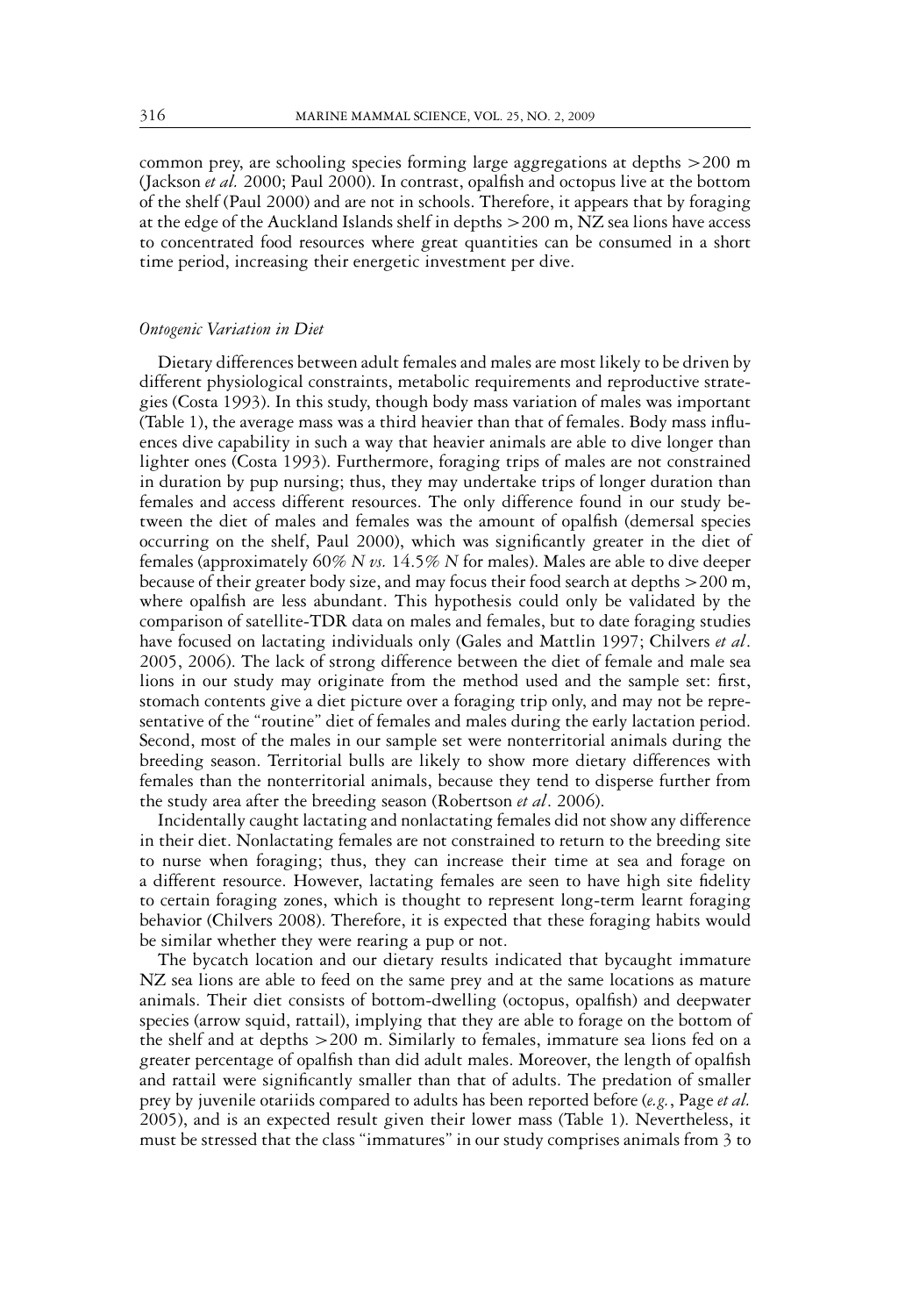4 yr old, which have a mass close to that of females (Table 1), being able to forage on deep prey at depths >200 m. This may explain their capacity of capturing red cod, arrow squid and octopus of the same size as adults. Yearlings or 2-yr-old juveniles, not represented here, are likely to forage in shallower areas closer to the rookeries. This hypothesis is consistent with studies on the diving patterns of young,  $1-2$  yr of age, of other otariid species (*e.g.*, Fowler *et al.* 2007, *Neophoca cinerea*; Spence-Bailey *et al.* 2007, *Arctocephalus pusillus doriferus*; Baylis *et al.* 2005, *A. forsteri*).

#### *Geographical Variation in Diet*

Individuals were grouped according to their bycatch location, either north or east of the Auckland Islands (Fig. 1). The diet from stomach analyses showed no difference between the two locations, suggesting no difference in prey distribution between the north and east of the Auckland Islands shelf. However, sea lions caught in the east ate larger rattails, red cod and arrow squid than those caught in the north (Fig. 2). It is difficult to verify if these prey stocks in the Auckland Islands show size differences between areas as their biology is poorly known. The only length distribution available in the region is from the arrow squid fishery, which catches bigger squid in the southern than in the northern part of the Auckland Islands shelf (Gibson 1995). This is consistent with our results showing that squid eaten by sea lions in the eastern zone, which is also south of the shelf (Fig. 1), were 10 cm larger than those from the north (Fig. 2). The areas east of and north of the shelf are exploited by sea lions from different breeding colonies of the Auckland Islands (B. L. Chilvers, unpublished data), and a stock of larger prey may be energetically advantageous for animals foraging in the eastern area.

## *Interactions with Fisheries*

Of the common prey species found in the stomachs of NZ sea lions taken as bycatch, only arrow squid and red cod have commercial value. Some of the minor prey are also harvested by fisheries, such as hoki, hake, barracouta, ling, southern blue whiting, and jack mackerel (Table 2; Ministry of Fisheries 2007). These fish along with red cod and arrow squid accounted for 24.1% *N* and 58.6% *M* of the total prey in the digested fraction of the stomach contents (Table 2). The Auckland Islands are the southern limit of the NZ sea lion's historical breeding range (Childerhouse and Gales 1998), but host 86% of the current pup production (Chilvers *et al.* 2007). This environment has been considered a marginal habitat for NZ sea lion females, which dive deeper than any other otariid, and operate at their physiological limits when foraging (Gales and Mattlin 1997; Costa and Gales 2000; Chilvers *et al.* 2005, 2006). Therefore, the recovery of this species depends on the development of new colonies around NZ main islands. A fragile recolonization is visible in the South Island of NZ (Childerhouse and Gales 1998; Wilkinson *et al.* 2003), but this region is also an important ground for deepwater fisheries (hoki, hake, barracouta; Ministry of Fisheries 2007). The hoki fishery, which is the most important fishery in NZ, targets fish of a size  $>60$  cm (Ministry of Fisheries 2007), similar to the size range exploited by NZ sea lions (Table 3). Also, the NZ sea lion seems to eat what is the most available in the benthos or deep waters, and is capable of eating a wide size range (Table 3). This opportunistic behavior, also reported in animals not caught as bycatch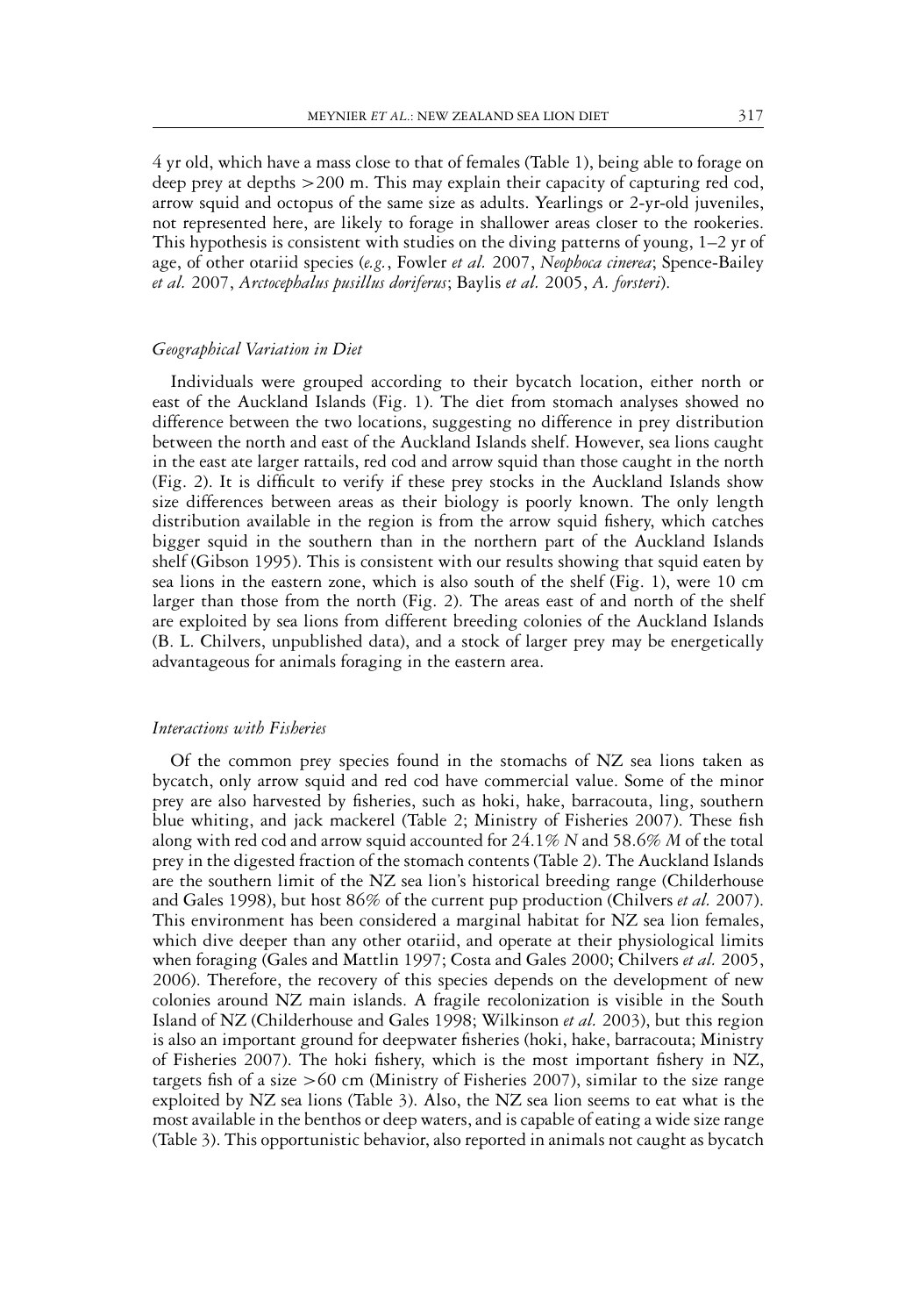(Lalas 1997; McMahon *et al.* 1999), may lead to direct and indirect interactions with fisheries occurring around the developing colonies in the future.

#### *Conclusion*

We investigated the diet of NZ sea lions and its variation from stomach contents of bycaught animals. The main prey species are benthic dwelling or deepwater fish and squid, which is consistent with the results of diving studies showing benthic foraging. Lactating, nonlactating females, males, and juveniles of 2–3 yr old commonly forage on the same prey, but the lack of differences on prey numbers in the diet between the different categories may be an effect of the small sample set. Future studies using techniques relying on biopsies and not on dead animals, such as fatty acid analysis, are needed to further investigate the dietary differences between classes of the population. However, the present study highlights the importance of the edges of the Auckland Islands shelf, where common prey of NZ sea lions such as schooling fish and squid aggregate. Though these key areas are far from the rookeries and impacted by the squid fishery, they may provide the only predictable and abundant resource needed to cover the cost of benthic foraging in the deepest diver of all otariids.

#### **ACKNOWLEDGMENTS**

Massey University has been contracted by the Conservation Service Levies Programme, administered by the Department of Conservation and the Ministry of Fisheries, New Zealand, to necropsy bycaught NZ sea lions. We thank observers who collected the carcasses as well as people who have assisted with the necropsies over the past 10 yr. Special thanks to Gavin James (NIWA) for providing some otoliths and bones of his collection, and to Darren Stevens and Neil Bagley (NIWA) for providing fish material for the reference collection held at Massey University. We are grateful to three anonymous reviewers who provided helpful comments on earlier drafts of this manuscript. This project was sponsored by Massey University Research Fund, Lewis Fitch Research Fund, the Department of Conservation, and the Ministry of Fisheries.

## LITERATURE CITED

- BAIRD, S. J. 2005*a*. Incidental capture of *Phocarctos hookeri* (New Zealand sea lions) in New Zealand commercial fisheries, 2001–02. New Zealand Fisheries Assessment Report 2005/8. 17 pp.
- BAIRD, S. J. 2005*b*. Incidental capture of *Phocarctos hookeri* (New Zealand sea lions) in New Zealand commercial fisheries, 2002–03. New Zealand Fisheries Assessment Report 2005/9. 13 pp.
- BAYLIS, A. M. M., B. PAGE, K. PETERS, R. MCINTOSH, J. MCKENZIE AND S. D. GOLDSWORTHY. 2005. The ontogeny of diving behaviour in New Zealand fur seal pups (*Arctocephalus forsteri*). Canadian Journal of Zoology 83:1149–1161.
- BIGG, M. A., AND I. FAWCETT. 1985. Two biases in diet determination of northern fur seals (*Callorhinus ursinus*). Pages 284–291 *in* J. R. Beddington, R. J. H. Beverton and D. M. Lavigne, eds. Marine mammals and fisheries. George Allen & Uniwin, London, UK.
- BOWEN, W. D. 2000. Reconstruction of pinniped diets: Accounting for complete digestion of otoliths and cephalopod beaks. Canadian Journal of Fisheries and Aquatic Sciences 57:898–905.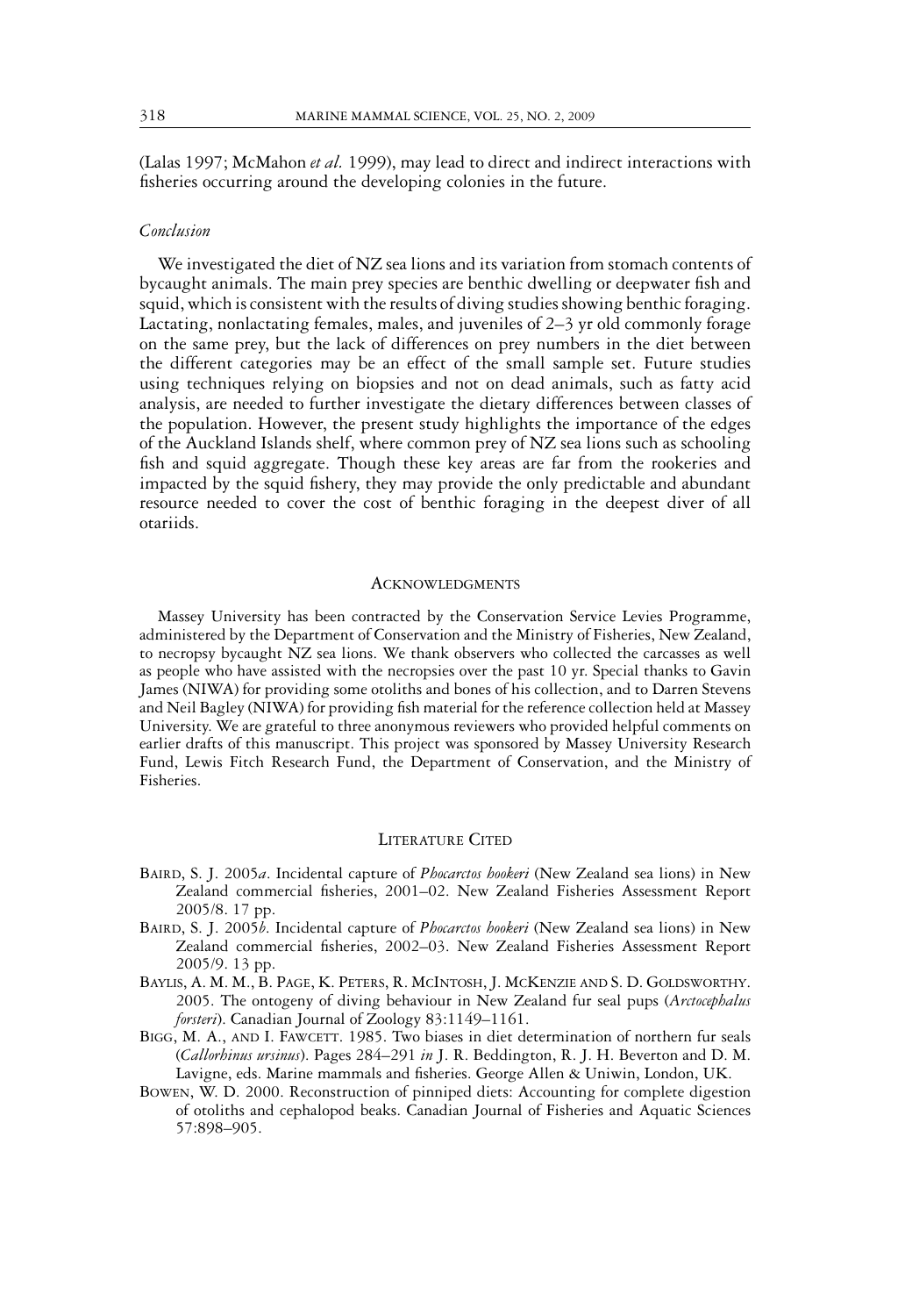- CAMPBELL, R. A., B. L. CHILVERS, S. J. CHILDERHOUSE AND N. J. GALES. 2006. Conservation management issues and status of the New Zealand (*Phocarctos hookeri*) and Australian (*Neophoca cinerea*) sea lions. Pages 455–469 *in* A. W. Trites, S. Atkinson, D. P. DeMaster, L. W. Fritz, T. S. Gelatt, L. D. Rea and K. M. Wynne, eds. Sea lions of the world. Alaska Sea Grant College Program, University of Fairbanks, Fairbanks, AK.
- CAWTHORN, M. W., M. CRAWLEY, R. MATTLIN AND G. WILSON. 1985. Research on pinnipeds in New Zealand. Wildlife Research Review No. 7, Wildlife Research Liaison Group, Wellington, New Zealand.
- CHILDERHOUSE, S. J., AND N. J. GALES. 1998. Historical and modern distribution and abundance of the New Zealand sea lion *Phocarctos hookeri*. New Zealand Journal of Zoology 25:1–16.
- CHILDERHOUSE, S. J., B. DIX AND N. J. GALES. 2001. Diet of New Zealand sea lions (*Phocarctos hookeri*) at the Auckland Islands. Wildlife Research 28:291–298.
- CHILVERS, B. L. 2008. Foraging site fidelity of lactating New Zealand sea lions, *Phocarctos hookeri*. Journal of Zoology, London 276:28–36.
- CHILVERS, B. L., I. S. WILKINSON, P. J. DUIGNAN AND N. J. GEMMELL. 2005. Summer foraging areas for lactating New Zealand sea lions *Phocarctos hookeri*. Marine Ecology Progress Series 304:235–247.
- CHILVERS, B. L., I. S. WILKINSON, P. J. DUIGNAN AND N. J. GEMMELL. 2006. Diving to extremes: are New Zealand sea lions (*Phocarctos hookeri*) pushing their limits in a marginal habitat? Journal of Zoology, London 269:233–240.
- CHILVERS, B. L., I. S. WILKINSON AND S. CHILDERHOUSE. 2007. New Zealand sea lion, *Phocarctos hookeri*, pup production—1995 to 2006. New Zealand Journal of Marine and Freshwater Research 41:205–213.
- CLARKE, M. R. 1986. A handbook for the identification of cephalopod beaks. Clarendon, Oxford, UK.
- COSTA, D. P. 1993. The relationship between reproductive and foraging energetics and the evolution of the Pinnipedia. Pages 293–314 *in* I. L. Boyd, ed. Marine mammals: Advances in behavioural and population biology. Volume 66. Symposium of the Zoological Society of London. Oxford University Press, Oxford, UK.
- COSTA, D. P., AND N. J. GALES. 2000. Foraging energetics and diving behavior of lactating New Zealand sea lions, *Phocarctos hookeri*. Journal of Experimental Biology 203:3655– 3665.
- DELLINGER, T., AND F. TRILLMICH. 1988. Estimating diet composition from scat analysis in otariid seals (Otariidae): Is it reliable? Canadian Journal of Zoology 66:1865– 1870.
- DUIGNAN, P. J., N. J. GIBBS AND G. W. JONES. 2003. Autopsy of pinnipeds incidentally caught in fishing operations 1997/98, 1999/2000, and 2000/01. DOC Science Internal Series 118. Department of Conservation, Wellington, New Zealand.
- DYTHAM, C. 1999. Choosing and using statistics: A biologist's guide. Blackwell, Oxford, UK.
- FEA, N. I., R. G. HARCOURT AND C. LALAS. 1999. Seasonal variation in the diet of New Zealand fur seals (*Arctocephalus forsteri*) at Otago Peninsula, New Zealand. Wildlife Research 26:147–160.
- FOWLER, S. L., D. P. COSTA AND J. P. Y. ARNOULD. 2007. Ontogeny of movements and foraging ranges in the Australian sea lion. Marine Mammal Science 23:598–614.
- FROESE, R., AND D. PAULY. 2007. FishBase. Available at http://www.fishbase.org.
- GALES, N. J. 1995. New Zealand (Hooker's) sea lion recovery plan. Threatened Species Recovery Plan Series 17. Department of Conservation, Wellington, New Zealand. 26 pp.
- GALES, N. J., AND R. H. MATTLIN. 1997. Summer diving behaviour of lactating New Zealand sea lions, *Phocarctos hookeri*. Canadian Journal of Zoology 75:1695–1706.
- GIBSON, D. J. M. 1995. The New Zealand squid fishery, 1979–1993. N.Z. Fisheries Technical Report No. 42, Ministry of Fisheries, Wellington, New Zealand. 43 pp.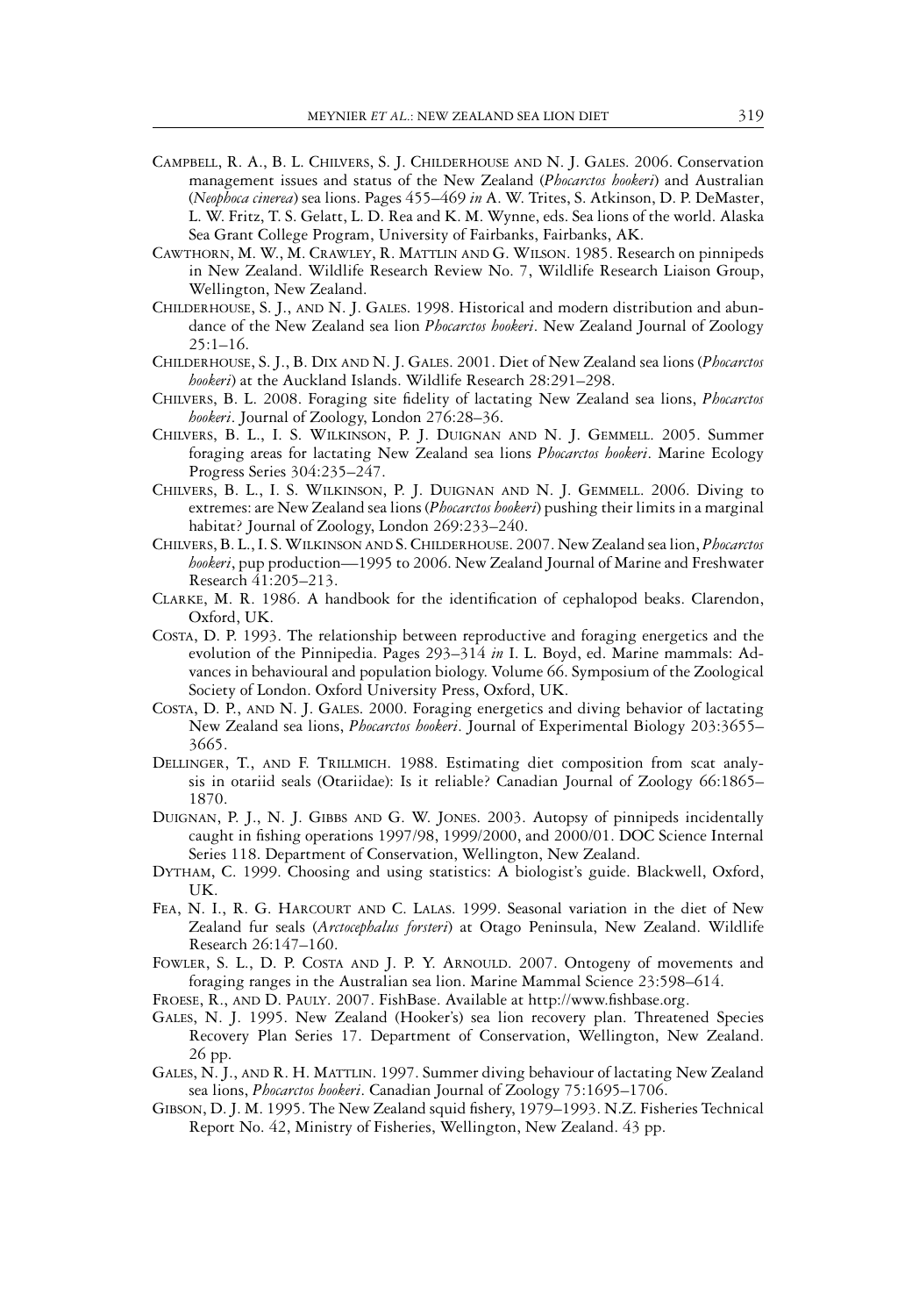- HARVEY, J. J. 1989. Assessment of errors associated with harbor seal (*Phoca vitulina*) faecal sampling. Journal of Zoology, London 219:101–111.
- HITCHMOUGH, R. A. 2002. New Zealand threat classification systems list 2002. Department of Conservation Threatened Species Occasional Publication 23, Department of Conservation, Wellington, New Zealand. 210 pp.
- HOLBOROW, J. 1999. The diet of New Zealand fur seals in Southern New Zealand. M.Sc. thesis, University of Otago, Dunedin, New Zealand. 88 pp.
- JACKSON, G. D. 1995. The use of beaks as tools for biomass estimation in the deepwater squid *Moroteuthis ingens* (Cephalopoda: Onychoteuthidae) in New Zealand waters. Polar Biology 15:9–14.
- JACKSON, G. D., A. G. P. SHAW AND C. LALAS. 2000. Distribution and biomass of two squid species off southern New Zealand: *Nototodarus sloanii* and *Moroteuthis ingens*. Polar Biology 23:699–705.
- JOBLING, M. 1987. Marine mammal faecal samples as indicators of prey importance—a source of error in bioenergetics studies. Sarsia 72:255–260.
- JOBLING, M., AND A. BREIBY. 1986. The use and abuse of fish otoliths in studies of feeding habits of marine piscivores. Sarsia 71:265–274.
- LALAS, C. 1997. Prey of Hooker's sea lions *Phocarctos hookeri* based at Otago Pensinsula New Zealand. Pages 130–136 *in* M. A. Hindell and C. Kemper, eds. Marine mammal research in the Southern Hemisphere. Volume 1. Status, ecology and medicine. Surrey Beatty & Sons, Sydney, Australia.
- LEOPOLD, M. F., C. J. G. VAN DAMME, C. J. M. PHILIPPART AND C. J. N. WINTER. 2002. Otoliths of North Sea fish—fish identification key by means of otoliths and other hard parts. CD-ROM. Expert Center for Taxonomic Identification, Amsterdam, Netherlands.
- MCMAHON, C. R., D. HOLLEY AND S. ROBINSON. 1999. The diet of itinerant male Hooker's sea lions, *Phocarctos hookeri*, at sub-Antarctic Macquarie Island. Wildlife Research 26:839– 846.
- MINISTRY OF FISHERIES. 2007. Fishery Assessment Plenary Report, May 2007: Stock assessments and yield estimates. Ministry of Fisheries, Wellington, New Zealand. 1,015 pp. Available for each species at http://www.fish.govt.nz/en-nz/SOF/default.htm.
- MURIE, D. J., AND D. M. LAVIGNE. 1985. Digestion and retention of Atlantic herring otoliths in the stomachs of grey seals. Pages 292–299 *in* J. R. Beddington, R. J. H. Beverton and D. M. Lavigne, eds. Marine mammals and fisheries. George Allen and Unwin, London, UK.
- NESIS, K. N. 1987. Cephalopods of the world, squids, cuttlefishes, octopuses and allies. TFH Publications, Neptune City, NJ.
- O'DRISCOLL, R. L., AND N. W. BAGLEY. 2001. Review of summer and autumn trawl survey time series from the southland and sub-antarctic areas 1991–98. NIWA Technical Report 102, ISSN 1174-2631. 115 pp.
- PAGE, B., J. MCKENZIE AND S. D. GOLDSWORTHY. 2005. Dietary resource partitioning among sympatric New Zealand and Australian fur seals. Marine Ecology Progress Series 293:283–302.
- PAUL, L. 2000. New Zealand Fishes: identification, natural history and fisheries. Revised edition. Reed Books, Auckland, New Zealand.
- PAULIN, C. D., A. STEWART, C. ROBERTS AND P. MCMILLAN. 1989. New Zealand Fish: A complete guide. National Museum of New Zealand, Wellington, New Zealand.
- PIERCE, G. J., AND P. R. BOYLE. 1991. A review of methods for diet analysis in piscivorous marine mammals. Oceanography and Marine Biology: An Annual Review 29:409–486.
- PIERCE, G. J., M. B. SANTOS, J. A. LEARMONTH, E. MENTE AND G. STOWASSER. 2004. Methods for dietary studies on marine mammals. Pages 29–36 *in* Investigating the roles of cetaceans in marine ecosystems. CIESM, Workshop Monograph 25, Commission Internationale pour l'Exploration Scientifique de la mer Méditérranée, Monaco.
- PUSINERI, C., V. MAGNIN, L. MEYNIER, J. SPITZ, S. HASSANI AND V. RIDOUX. 2007. Food and feeding ecology of the common dolphin (*Delphinus delphis*) in the oceanic Northeast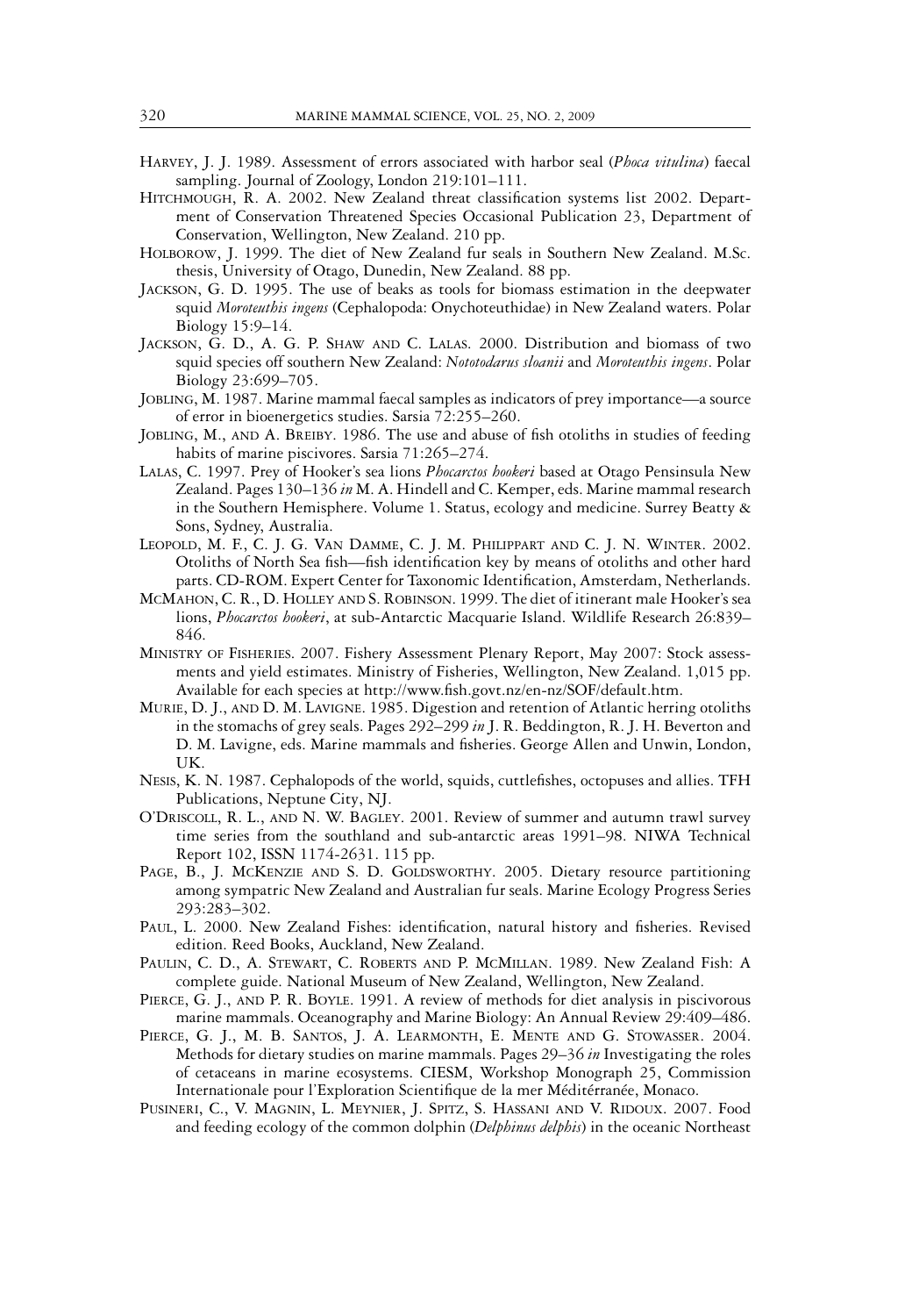Atlantic and comparison with its diet in neritic areas. Marine Mammal Science 23:30– 47.

- ROBERTSON, B. C., B. L. CHILVERS, P. J. DUIGNAN, I. S. WILKINSON AND N. J. GEMMELL. 2006. Dispersal of breeding, adult male *Phocarctos hookeri*: Implications for disease transmission, population management and species recovery. Biological Conservation 127:227–236.
- SANTOS, M. B., G. J. PIERCE, A. LÓPEZ, J. A. MARTÍNEZ, M. T. FERNÁNDEZ, E. IENO, E. MENTE, C. PORTEIRO, P. CARRERA AND M. MEIXIDE. 2004. Variability in the diet of common dolphins (*Delphinus delphis*) in Galician waters 1991–2003 and relationship with prey abundance. ICES CM 2004/Q:09.
- SMALE, M. J., G. WATSON AND T. HECHT. 1995. Otolith Atlas of southern African marine fishes. Ichthyological Monographs Number 1. J. L. B. Smith Institute of Ichthyology, Grahamstown, South Africa.
- SPENCE-BAILEY, L. M., D. VERRIER AND J. P. Y. ARNOULD. 2007. The physiological and behavioral development of diving in Australian fur seal (*Arctocephalus pusillus doriferus*) pups. Journal of Comparative Physiology B 177:483–494.
- STANILAND, I. J. 2002. Investigating the biases in the use of hard prey remains to identify diet composition using Antarctic fur seals (*Arctocephalus gazella*) in captive feeding trials. Marine Mammal Science 18:223–243.
- TOLLIT, D. J., M. J. STEWARD, P. M. THOMPSON, G. J. PIERCE, M. B. SANTOS AND S. HUGHES. 1997. Species and size differences in the digestion of otoliths and beaks: Implications for estimates of pinniped diet composition. Canadian Journal of Fisheries and Aquatic Sciences 54:105–119.
- TOLLIT, D. J., M. WONG, A. J. WINSHIP, D. A. S. ROSEN AND A. W. TRITES. 2003. Quantifying errors associated with using prey skeletal structures from fecal samples to determine the diet of Steller's sea lion (*Eumatopias jubatus*). Marine Mammal Science 19:724–744.
- WILKINSON, I. S., J. BURGES AND M. CAWTHORN. 2003. New Zealand sea lions and squid: managing fisheries impacts on a threatened marine mammal. Pages 192–207 *in* N. J. Gales, M. A. Hindell and R. Kirkwood, eds. Marine mammals: Fisheries, tourism and management issues. CSIRO Publishing, Collingwood, Australia.
- WILKINSON, I. S., P. J. DUIGNAN, A. CASTINEL, A. GRINBERG, B. L. CHILVERS AND B. C. ROBERTSON. 2006. *Klebsiella pneumoniae* epidemics: Possible impacts on New Zealand sea lion recruitment. Pages 385–403 *in* A. W. Trites, S. Atkinson, D. P. DeMaster, L. W. Fritz, T. S. Gelatt, L. D. Rea and K. M. Wynne, eds. Sea lions of the world. Alaska Sea Grant College Program, University of Fairbanks, Fairbanks, AK.

Received: 1 July 2007 Accepted: 28 August 2008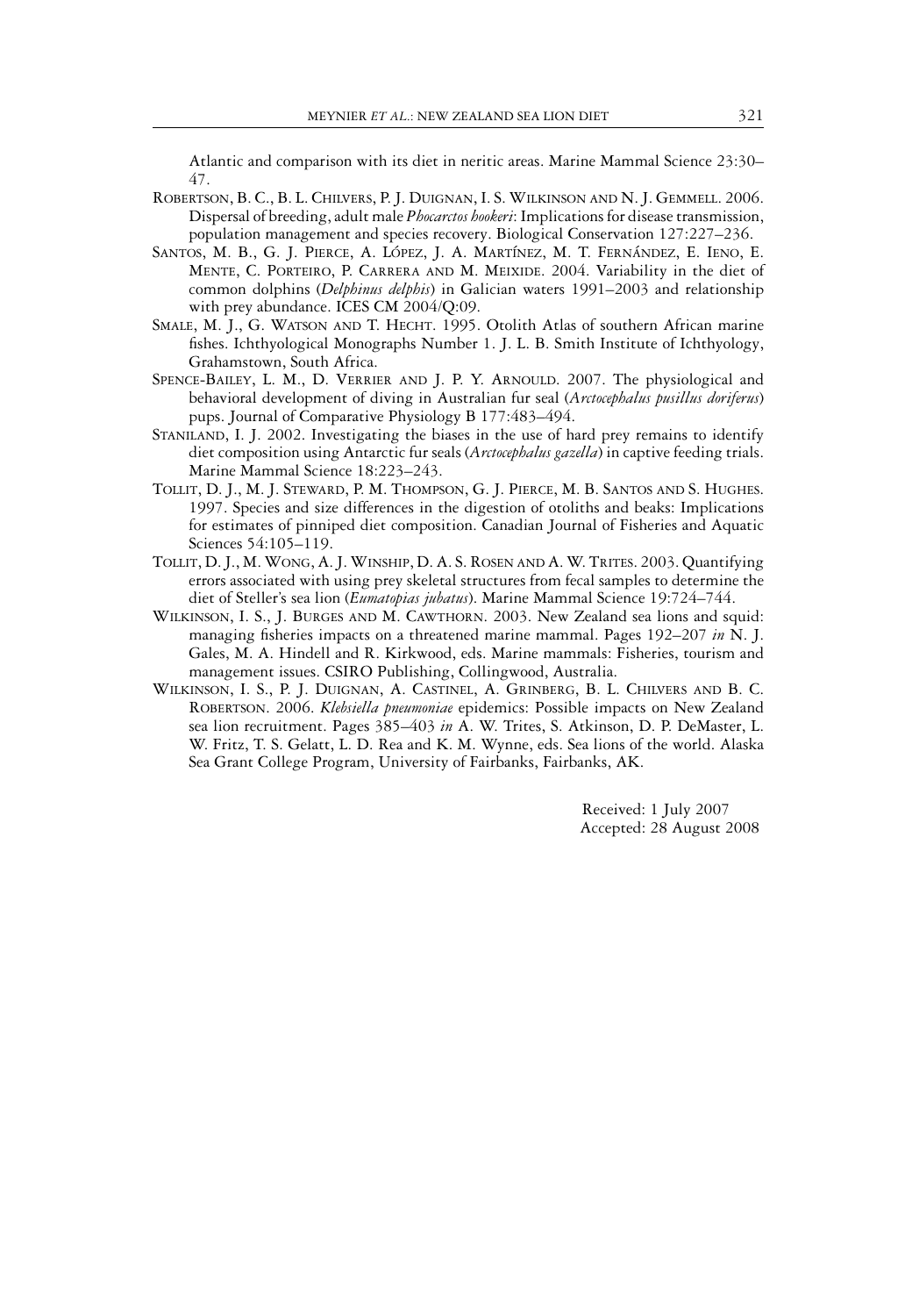Regression equations used to estimate the length and mass of prey from otolith/beak measurements. HL is the hood length in mm, LRL is the lower rostral length in millimeters, DML is the dorsal mantle length in millimeters, length in millimeters, OD is the longest otolith diameter in millimeters, SL is the standard length and TL is the total length. For these last two measurements, the unit is specified in the equations. N is the number of measurements used to construct the equations, r is the correlation coefficient. Regression equations used to estimate the length and mass of prey from otolith/beak measurements. *HL* is the hood length in mm, *LRL* is *M* is the reconstructed biomass in grams, *OL* is the otolith length in millimeters, *OD* is the longest otolith diameter in millimeters, *SL* is the standard length and *TL* is the total length. For these last two *N* is the number of measurements used to construct the equations, *r* is the correlation coefficient. No regression was available within the same family thus a regression of a species from a related family has been used ∗No regression was available within the same family thus a regression of a species from a related family has been used. the lower rostral length in millimeters, *DML* is the dorsal mantle length in millimeters, measurements, the unit is specified in the equations.

|                                            | Species                                 |                                                          |                |      |                                            | Species                      |                                    |    |       |                               |
|--------------------------------------------|-----------------------------------------|----------------------------------------------------------|----------------|------|--------------------------------------------|------------------------------|------------------------------------|----|-------|-------------------------------|
| species<br>Prey                            | estimate<br>used for<br>$_{\rm length}$ | Estimated<br>length                                      | Z              |      | Source                                     | estimate<br>used for<br>mass | <b>Estimated</b><br>mass           | Z  |       | Source                        |
| Argentina elongata A. silus<br><b>FISH</b> |                                         | $TL_{cm} = 3.87 \text{ } 0L \qquad 15$                   |                |      | $0.95$ Leopold et al.<br>2002              | A. silus                     | $M = (0.16TL_{cm})^{3.46}$         |    |       | $0.99$ Leopold et al.<br>2002 |
| Brama brama                                | Same                                    | $5.2987 +$<br>In $TL_{\rm mm} =$                         | 43             |      | $0.787$ Smale <i>et al.</i><br>1995        | Same                         | $\ln M = 3.5947 +$<br>2.1934 ln OD | 43 | 0.772 | Smale et al.<br>1995          |
| Trachurus spp.                             | Same                                    | 0.5586 ln OD<br>$TL_{\text{mm}} = 17.82$<br>$OL^{1.325}$ | S              |      | Fea et al. 1999                            | Same                         | $M = 0.0340L^{4.285}$              | 44 |       | Fea et al. 1999               |
| Seriolella brama                           | Seriolella<br>spp.                      | $TL_{\rm mm} = 40.475$<br>$0L^{1.043}$                   | $\approx$      | 0.79 | unpublished<br>L. Meynier,                 | punctata<br>Seriolella       | $M = 0.0193 T L_{cm}^{3}$          |    |       | Pauly 2007<br>Froese and      |
| Seriolella caerulea                        | Seriolella<br>spp.                      | $TL_{\rm mm} = 40.475$<br>$OL^{1.043}$                   | $\overline{a}$ | 0.79 | unpublished<br>L. Meynier,<br>data<br>data | punctata<br>Seriolella       | $M = 0.0193 T L_{cm}^{3}$          |    |       | Pauly 2007<br>Froese and      |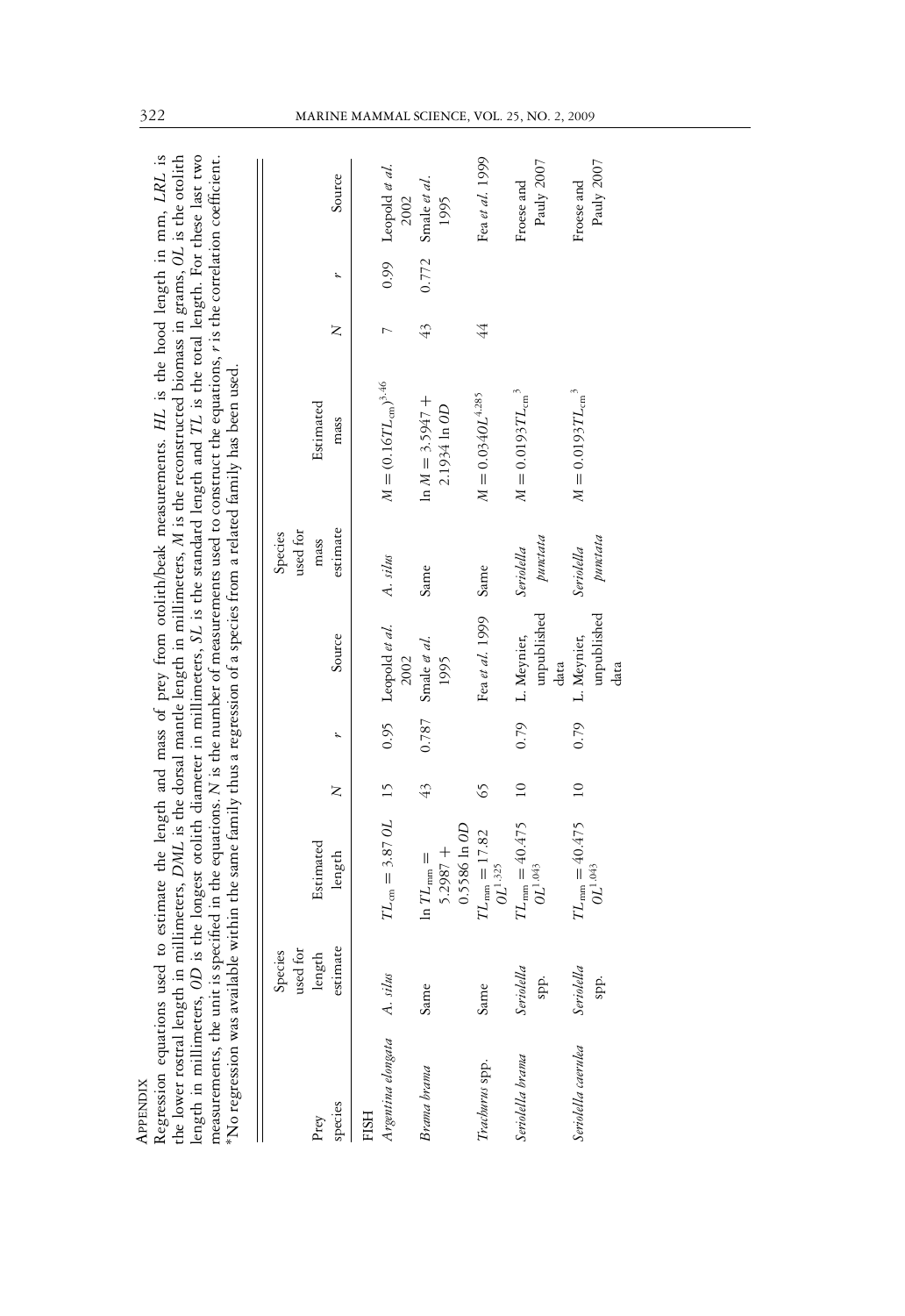| (Continued)<br>1995  |       |                 | 3.9189 In OD                     |             | 1995                 |       |                 | $1.1198 \ln 0D$<br>$3.9602 +$ |              |
|----------------------|-------|-----------------|----------------------------------|-------------|----------------------|-------|-----------------|-------------------------------|--------------|
| Smale et al.         | 0.994 | $\overline{61}$ | $\ln M = -1.7389 +$              | Same        | Smale et al.         | 0.98  | 53              | $\ln SL_{\rm mm} =$           | Same         |
| Bagley 2001          |       |                 | $0.004688T L_{\rm cm}^{-3.0931}$ |             | 2002                 |       |                 | 2.660L                        |              |
| O'Driscoll and       | 0.98  | 441             | $\overline{M} =$                 | Same        | Leopold et al.       | 0.99  | 101             | $TL_{cm} = 5.65 +$            | M. poutassou |
|                      |       |                 |                                  |             |                      |       |                 | $1.2005$ ln $OD$              |              |
| 1995                 |       |                 | 3.8311 In OD                     |             | 1995                 |       |                 | $3.2242 +$                    |              |
| Smale et al.         | 0.983 | 42              | $\ln M = -2.4456 +$              | Same        | Smale et al.         | 0.983 | $\overline{6}$  | $\ln TL_{\text{mm}} =$        | Same         |
|                      |       |                 |                                  |             |                      |       |                 | $1.0912\ln OD$                |              |
| 1995                 |       |                 | 3.9603 In OD                     | albescens   | 1995                 |       |                 | $4.1576 +$                    | albescens    |
| $0.916$ Smale et al. |       | 43              | $\ln M = -2.1867 +$              | Bassanago   | $0.919$ Smale et al. |       | 43              | $\ln TL_{\rm mm} =$           | Bassanago    |
|                      |       |                 |                                  |             |                      |       |                 | $1.1698 \ln OD$               |              |
| 1995                 |       |                 | 3.5938 In OD                     |             | 1995                 |       |                 | $3.799 +$                     |              |
| $0.919$ Smale et al. |       | 45              | $\ln M = -0.0974 +$              | C. spinifer | Smale et al.         | 0.923 | $\frac{46}{5}$  | $\ln T L_{\rm mm} =$          | C. spinifer  |
|                      |       |                 |                                  |             | data                 |       |                 |                               |              |
| Pauly 2007           |       |                 |                                  | punctata    | unpublished          |       |                 | $0L^{1.043}$                  |              |
| Froese and           |       |                 | $M=0.0193\, T L_{\rm cm}{}^3$    | Seriolella  | L. Meynier,          | 0.79  | $\overline{10}$ | $T L_{\rm mm} = 40.475$       | Same         |
|                      |       |                 |                                  |             | data                 |       |                 |                               |              |
| Pauly 2007           |       |                 |                                  |             | unpublished          |       |                 | $0L^{1.043}$                  | spp.         |
| Froese and           |       |                 | $M=0.0193\, T L_{\rm cm}{}^3$    | Same        | L. Meynier,          | 0.79  |                 | $TL_{\text{mm}} = 40.475$ 10  | Seriolella   |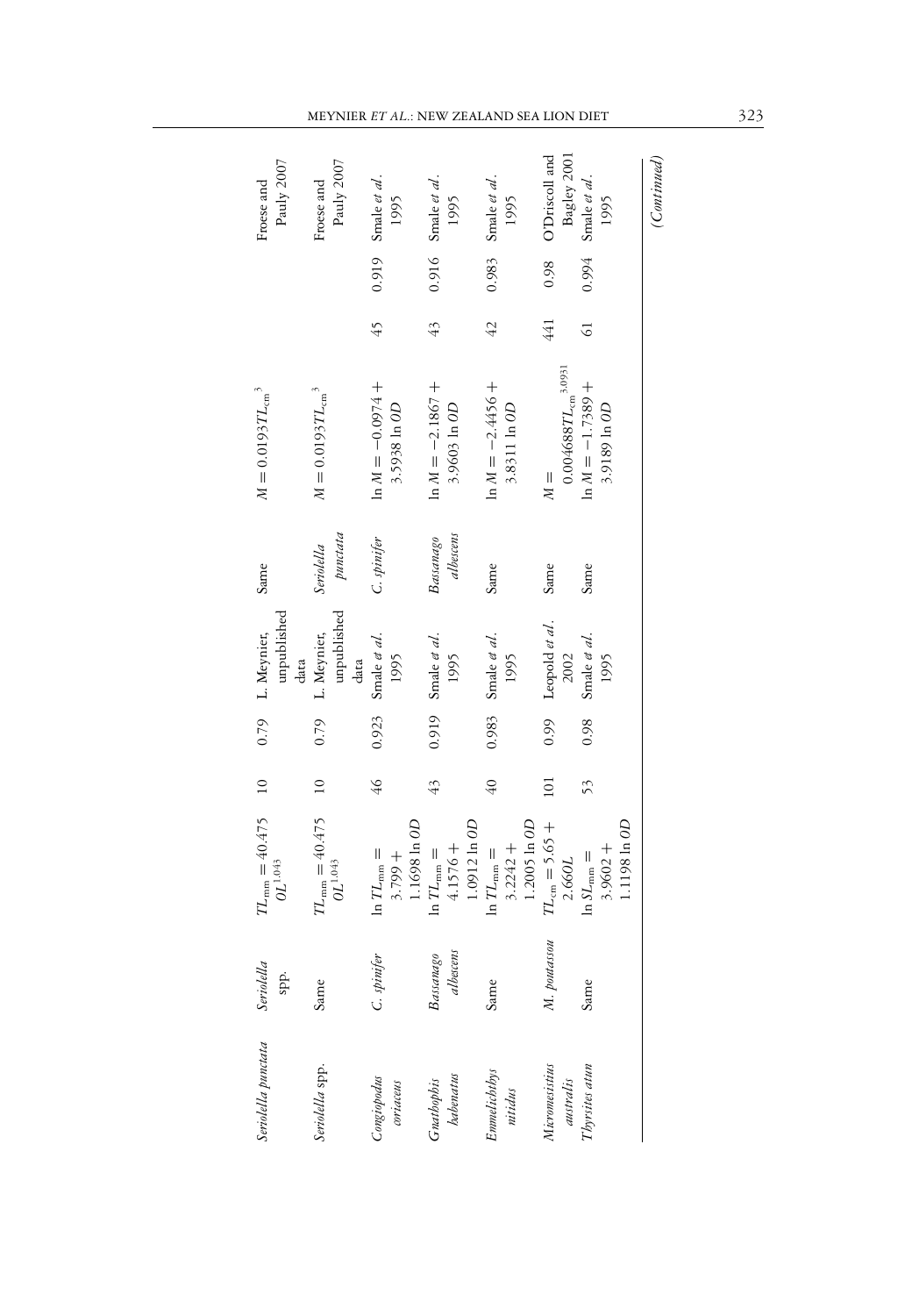|                                    | used for<br>Species                   |                                                                       |              |       |                      | used for<br>Species    |                                                      |              |       |                                |
|------------------------------------|---------------------------------------|-----------------------------------------------------------------------|--------------|-------|----------------------|------------------------|------------------------------------------------------|--------------|-------|--------------------------------|
| Prey                               | $_{\rm length}$                       | Estimated                                                             |              |       |                      | mass                   | Estimated                                            |              |       |                                |
| species                            | estimate                              | length                                                                | $\mathsf{z}$ | ŕ     | Source               | estimate               | mass                                                 | $\mathsf{z}$ | r     | Source                         |
| gonorynchus<br>Gonorynchus         | Same                                  | $4.4773 +$<br>$\ln T L_{\rm mm} =$                                    | 25           | 0.988 | Smale et al.<br>1995 | Same                   | $\ln M = 0.7456 +$<br>3.3375 In OD                   | 25           | 0.988 | Smale et al.<br>1995           |
| Coelorinchus spp.                  |                                       | $1.0094 \ln OD$<br>C. aspercephalus $TL_{cm} = 1.488$<br>$0L^{1.271}$ |              |       |                      |                        | Holborow 1999 C. aspercephalus $M = 0.0110L^{3.946}$ |              |       | Holborow 1999                  |
| Lepidorbynchus<br>denticulatus     | Same                                  | $TL_{cm} = 2.216$<br>$0L^{1.15\bar{5}}$                               |              |       | Holborow 1999 Same   |                        | $M = 0.010L^{3.697}$                                 |              |       | Holborow 1999                  |
| novaezelandiae<br>Macruronus       | Same                                  | $TL_{\text{mm}} = 16.31$<br>$0L^{1.238}$                              |              |       | Fea et al. 1999      | Same                   | $0.004771TLcm$ 2.8796<br>$M =$                       |              |       | Bagley 2001<br>O'Driscoll and  |
| australis<br>Merluccius            | Macruronus<br>$now a eze-$<br>landiae | $16.310L^{1.238}$<br>$TL_{\rm mm} =$                                  |              |       | Fea et al. 1999      | Same                   | $0.004771 T L_{\rm cm}^{-2.8796}$<br>$M =$           |              |       | O'Driscoll and<br>Bagley 2001  |
| marginata<br>Austrophycis          | Pseudophycis<br>bachus                | 7.2670L1.625<br>$TL_{\rm mm} =$                                       |              |       | Fea et al. 1999      | Pseudophycis<br>bachus | $M = 0.0030L^{4.979}$                                |              |       | Fea et al. 1999                |
| Pseudophycis bachus                | Same                                  | $7.2670L^{1.625}$<br>$TL_{\text{mm}} =$                               |              |       | Fea et al. 1999      | Same                   | $M = 0.0030L^{4.979}$                                |              |       | Fea et al. 1999                |
| Parapercis colias                  | scapularis*<br>Halidesmus             | $1.3009 \ln OD$<br>$4.2174 +$<br>$\ln T L_{\rm mm} =$                 | 93           | 0.883 | Smale et al.<br>1995 | Same                   | $M=0.01TL_{\rm cm}^{-3.1}$                           | 93           |       | Pauly 2007<br>0.875 Froese and |
| danae/hudsoni/<br>meadi<br>Diaphus | D. budsoni                            | $1.0077 \ln OD$<br>$2.7179 +$<br>$\ln SL_{\rm mm} =$                  | 24           | 0.959 | Smale et al.<br>1995 | D. budsoni             | $\ln M = -2.1402 +$<br>$2.487 \ln OD$                | 23           | 0.937 | Smale et al.<br>1995           |
| Lampanyctodes<br><i>bectori</i>    | Same                                  | $21.880L^{1.239}$<br>$SL_{\rm mm}=$                                   |              |       | Fea et al. 1999 Same |                        | $M = 0.1230L^{3.838}$                                |              |       | Fea et al. 1999                |

APPENDIX *(Continued)*

APPENDIX (Continued)

# 324 MARINE MAMMAL SCIENCE, VOL. 25, NO. 2, 2009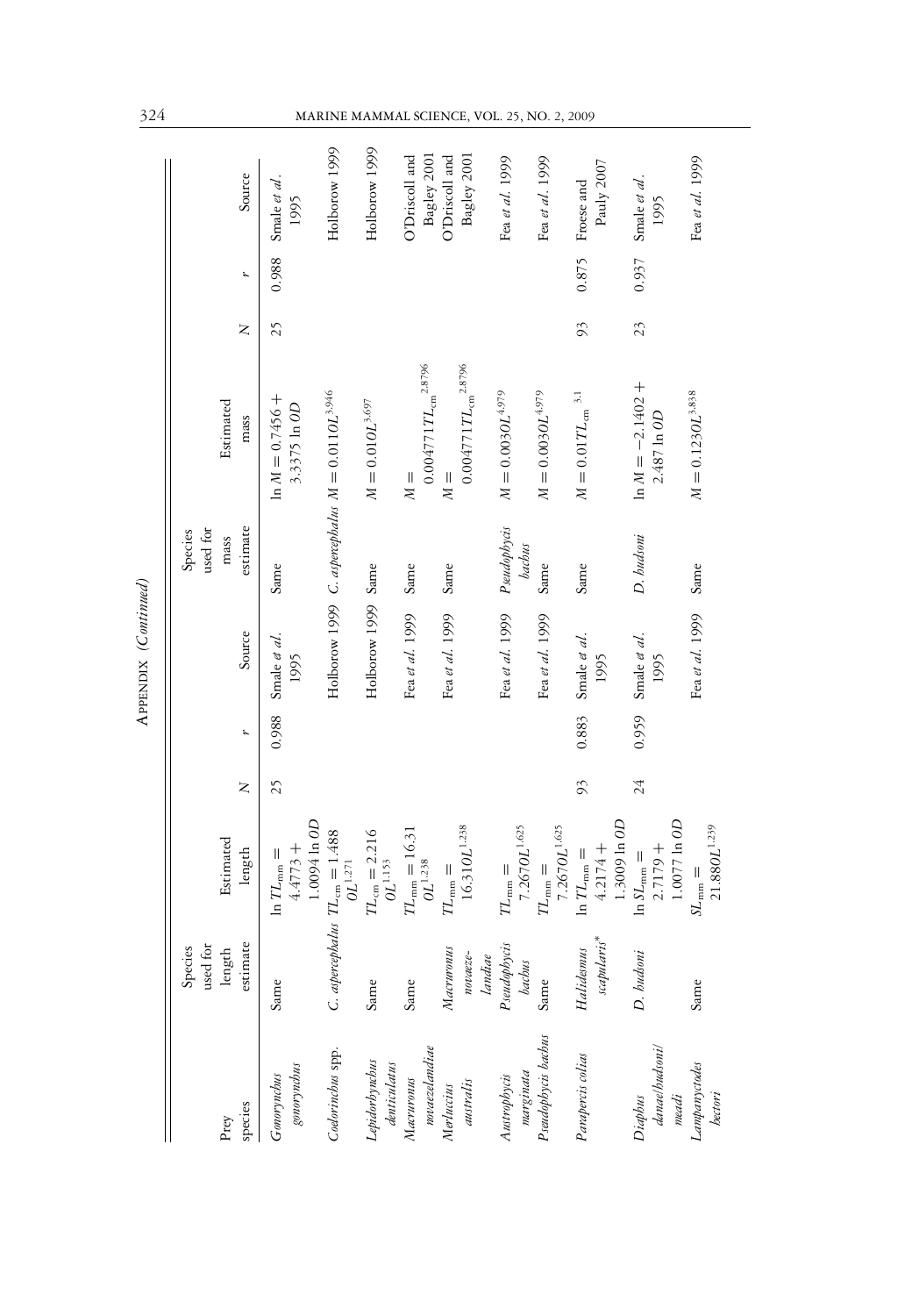| (Continued)     |       |                 |                                                     |                |                              |      |                |                        |                               |                        |
|-----------------|-------|-----------------|-----------------------------------------------------|----------------|------------------------------|------|----------------|------------------------|-------------------------------|------------------------|
|                 |       |                 |                                                     | lopterus*      | data                         |      |                | 81.024 OL              |                               |                        |
| 1995            |       |                 | 3.8463 In OD                                        | dacty-         | unpublished                  |      |                | $-73.201 +$            |                               | latus                  |
| Smale et al.    | 0.982 | 171             | $\ln M = -3.2748 +$                                 |                | S. Childerhouse, Helicolenus |      |                | $TL_{\text{mm}} =$     | Same                          | Neophrynichthys        |
| data            |       |                 |                                                     |                | data                         |      |                |                        |                               |                        |
| unpublished     |       |                 | 3.9565                                              |                | unpublished                  |      |                | $+32.5530L$            |                               |                        |
| L. Meynier,     | 0.9   | $\overline{20}$ | $M=3\ 10^{-8}\ \mathrm{SL}_{\mathrm{mm}}$           | Same           | L. Meynier,                  | 0.46 | $\overline{c}$ | $SL_{\rm mm} = 34.297$ | Same                          | Hemerocœtes spp.       |
| data            |       |                 |                                                     |                | data                         |      |                |                        |                               |                        |
| unpublished     |       |                 | 3.9565                                              | spp.           | unpublished                  |      |                | $+32.553$ OL           | spp.                          | monopterygins          |
| L. Meynier,     | 0.9   | 20              | $M=3\;10^{-8}\;{\rm SL}_{\rm mm}$                   | Hemerocetes    | L. Meynier,                  | 0.46 | 20             | $SL_{\rm mm} = 34.297$ | Hemerocoetes                  | Hemerocoetes           |
| data            |       |                 |                                                     |                | data                         |      |                |                        |                               |                        |
| unpublished     |       |                 | 3.9565                                              | spp.           | unpublished                  |      |                | $+32.553$ OL           | spp.                          |                        |
| L. Meynier,     | 0.9   | 20              | $M=3\;10^{-8}\;{\rm SL}_{\rm mm}$                   | Hemerocetes    | L. Meynier,                  | 0.46 | 20             | $SL_{\rm mm} = 34.297$ | Hemerocoetes                  | Hemerocoetes artus     |
|                 |       |                 |                                                     |                |                              |      |                | $1.563 \ln OD$         |                               |                        |
| 1995            |       |                 | 5.2076 In OD                                        |                | 1995                         |      |                | $2.393 +$              |                               |                        |
| Smale et al.    | 0.984 | 65              | $\ln M = -6.4094 +$                                 | G. capensis    | $0.984$ Smale et al.         |      | 67             | $\ln TL_{\rm mm} =$    | G. capensis                   | Genytterus blacodes    |
|                 |       |                 |                                                     |                |                              |      |                | $1.1711 \ln OD$        | dosquamis*                    |                        |
| Pauly 2007      |       |                 |                                                     |                | 1995                         |      |                | $3.0124 +$             | $\mu$ n-                      |                        |
| Froese and      | 0.964 | $\tilde{5}$     | $M=0.0009T L_{\rm cm}^{-3.4867}$                    | S. adleri      | $0.969$ Smale et al.         |      | $\frac{8}{2}$  | $\ln TL_{\text{mm}} =$ | Saurida                       | Scopelosaurus spp.     |
|                 |       |                 |                                                     | <b>bectori</b> |                              |      |                | $21.880L^{1.239}$      | <b>bectori</b>                |                        |
| Fea et al. 1999 |       |                 | Fea et al. 1999 Lampanyctodes $M = 0.1230L^{3.838}$ |                |                              |      |                |                        | $\mu$ mpanyctodes $SL_{mm} =$ | Мусtорbum/<br>bygopbum |